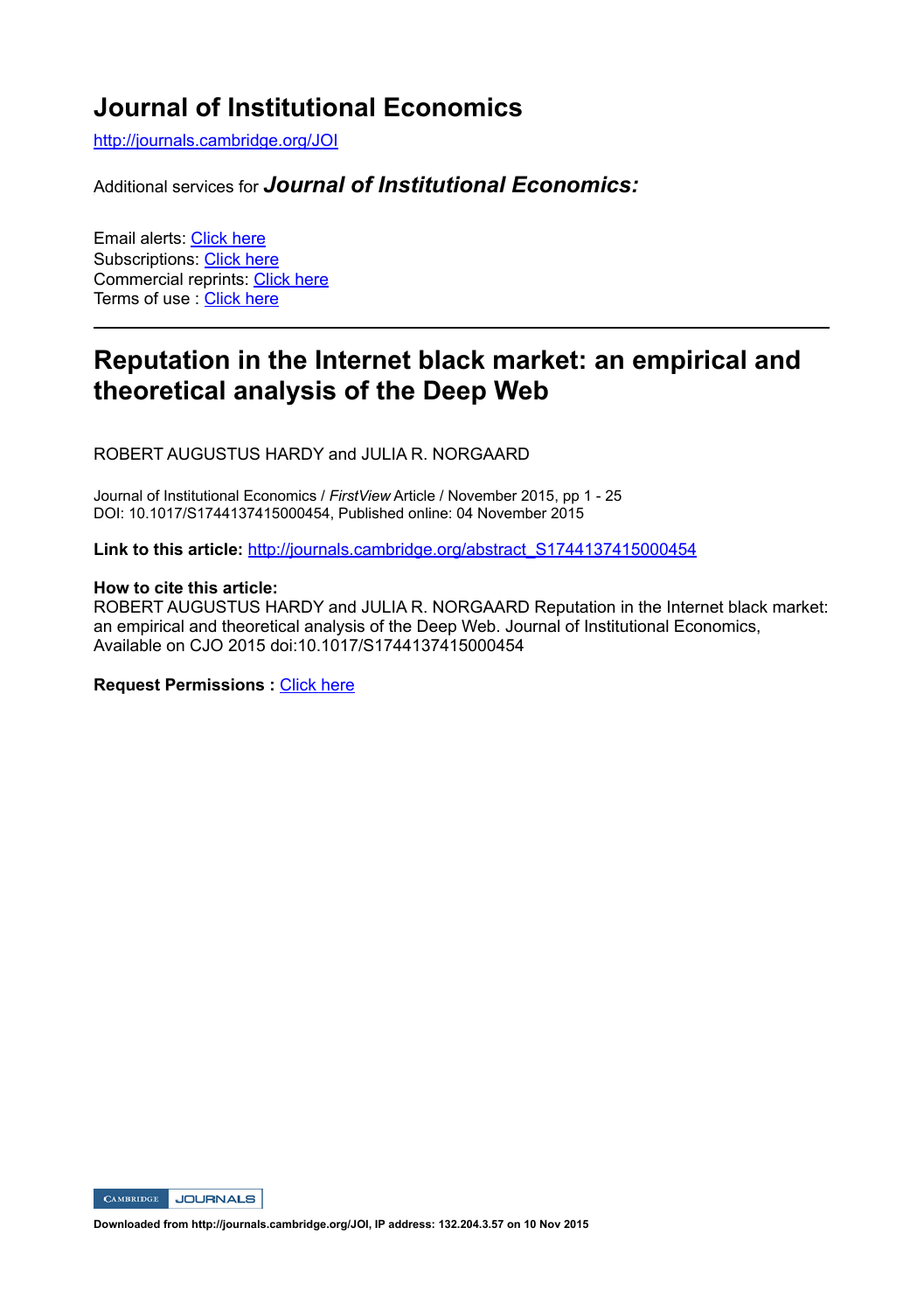# **Reputation in the Internet black market: an empirical and theoretical analysis of the Deep Web**

[ROBERT AUGUSTUS HARDY](http://orcid.org/0000-0003-0764-7395)<sup>∗</sup> AND JULIA R. NORGAARD∗∗

*Department of Economics, George Mason University, Fairfax, VA, USA*

**Abstract.** This paper is an analysis of the role reputation plays in the Deep Web using data from the Internet black-market site, The Silk Road. This encrypted online marketplace employed cryptocurrency and functioned over the Tor network. Utilizing a modeling technique, informed by trade auction theory, we investigate the effect of seller reputation. Analysis of the seller's reputation gives us insights into the factors that determine the prices of goods and services in this black marketplace. Data on cannabis listings is parsed from the Silk Road website and covers an 11-month time period, from November 2013 to October 2014. This data demonstrates that reputation acts as a sufficient self-enforcement mechanism to allow transactions. These findings exemplify the robustness of spontaneous order with respect to the Deep Web as an emergent marketplace.

#### **1. Introduction**

Modern black markets have in place numerous institutions to facilitate trade and evade law enforcement. Cash makes transactions untraceable, hierarchy delineates roles and responsibilities, and violence encourages participants to abide by norms. The advent of the Internet razes this system; entirely new institutions are required for black market trades in this environment. The increased anonymity lowers the risk of detection by law enforcement in exchange for an increase in the risk of impropriety between buyer and seller. This paper examines the use of seller ratings to facilitate trade through lower transaction and information costs.

Illegal Internet activities are conducted on a portion of the Internet referred to as the Deep Web, and is estimated to be thousands of times larger than the Surface Web, the Internet we use every day.<sup>1</sup> The Deep Web is unregulated, untaxed, and hidden from a typical Internet search. It is a self-contained market place that functions under a set of informal institutions. Using a representative data set mined from The Silk Road, one of the most popular sites on the Deep Web,

<sup>∗</sup>Email: rhardy3@masonlive.gmu.edu

<sup>∗∗</sup>Email: jnorgaar@masonlive.gmu.edu

<sup>1</sup> For a more detailed analysis of the Deep Web and surface web, see Chandler (2013).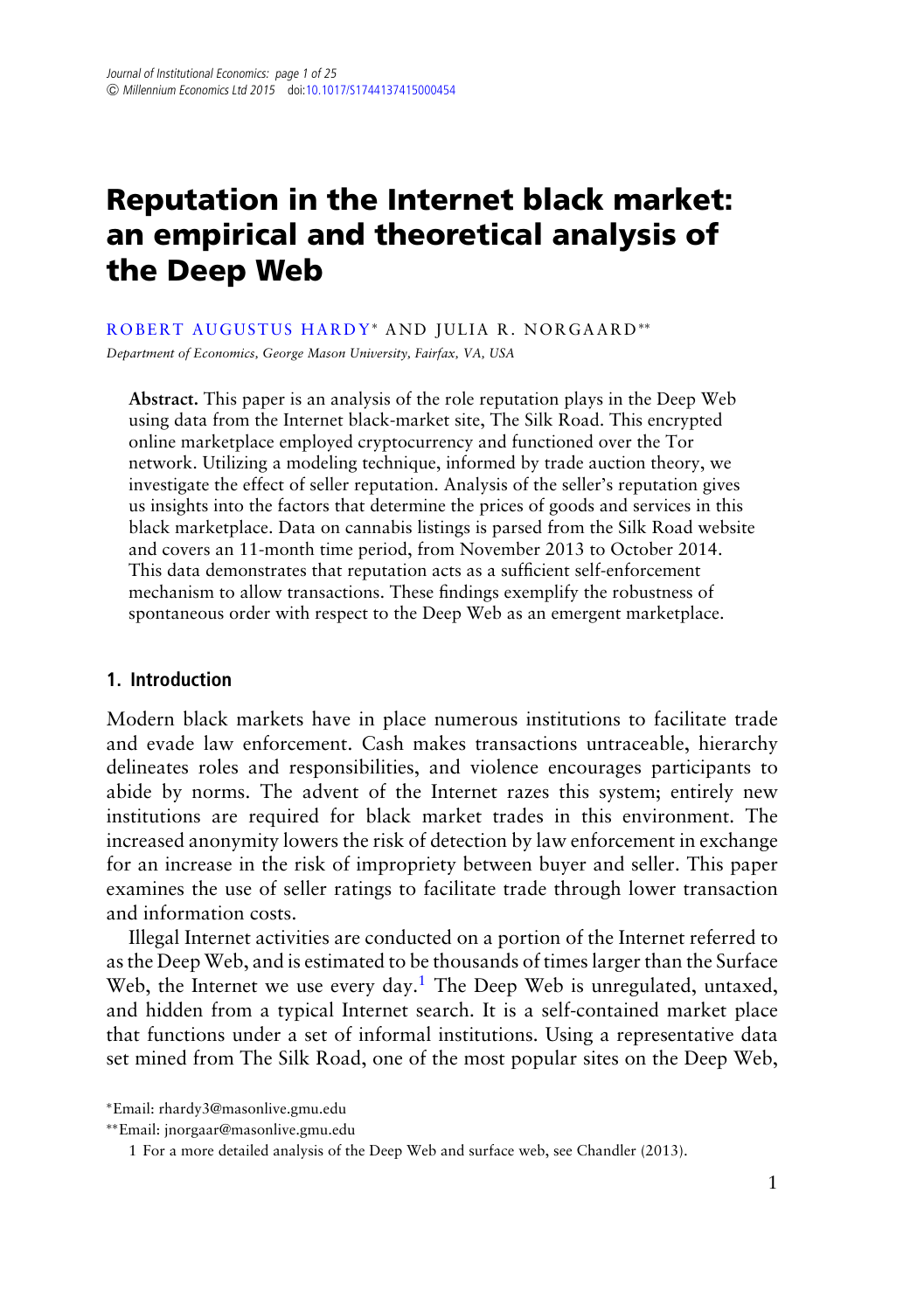we investigate the operation of these black-market transactions. We observe that the institution of seller reputations creates a stable trading environment among those least expected to deal honestly: criminals.

Black-market activity on the Deep Web is attractive because of the anonymity it provides. Cryptocurrencies such as Bitcoin (BTC) function like cash; they are untraceable. The TOR network anonymizes web traffic. PGP encryption programs mask data within emails sent between users. These three elements form the technological base upon which Deep Web black markets build, allowing exchange at a much lower cost than previously. Before this technology, sellers and buyers in the black market relied heavily on face-to-face interaction and building a reputation through personal encounters. This shift led to a flourishing peer-to-peer underground marketplace expanding on a global scale.

But, anonymous Internet trading incurs an additional cost. Like buyers and sellers on any peer-to-peer Internet site such as eBay or Amazon, buyers and sellers on the Deep Web rarely, if ever, meet in person. This makes transactions particularly risky because there is no recourse for failure. And unlike goods on Surface Web sites, Deep Web users are buying products much more harmful than ordinary consumer purchases. The unique nature of this marketplace makes the accumulated reputation of users critical to its emergence and sustainability. Similar to Avner Greif's work on the Maghribi Traders, these Internet traders have asymmetric information (Greif, 1989). However, unlike the Maghribi Traders, these Internet traders have no legal contract enforceability (Skarbek, 2008). Analyzing this reputation component will enlighten, more fully, how this market place can exist without any ability to seek recourse *ex post* and without any prevalence of contract enforceability (Greif, 1993). We empirically answer the questions; Does investment in reputation allow sellers to charge premium prices, or to simply remain in the market? How does reputation play a role in this marketplace?

The most important institution of the Deep Web is anonymity. Each buyer and seller is known by a unique username; their true identity is secret. Users of the Deep Web, through forums and blogs, create a wealth of information to keep users updated on the happenings of the market (DarkNet Markets, 2014). Images 1–3 show Reddit's Deep Web forum and how the users communicate. They use these 'news outlets' to keep users informed on frauds, scams, and imposters. Deep Web markets take a cut of each transaction to cover their operation costs and to make a profit. Buyers write and read extensive reviews on sellers and their products. Markets allow ratings from 0 to 5 stars, accompanied by a brief note explaining the rating. More extensive reviews are commonly posted on internal forums and Reddit. These jointly create the seller's reputation. Some sellers, to differentiate, offer free samples or extra secure shipping techniques to attract positive reviews.

This paper investigates a market place where feedback mechanisms and reputation are the only things keeping the market functioning, without any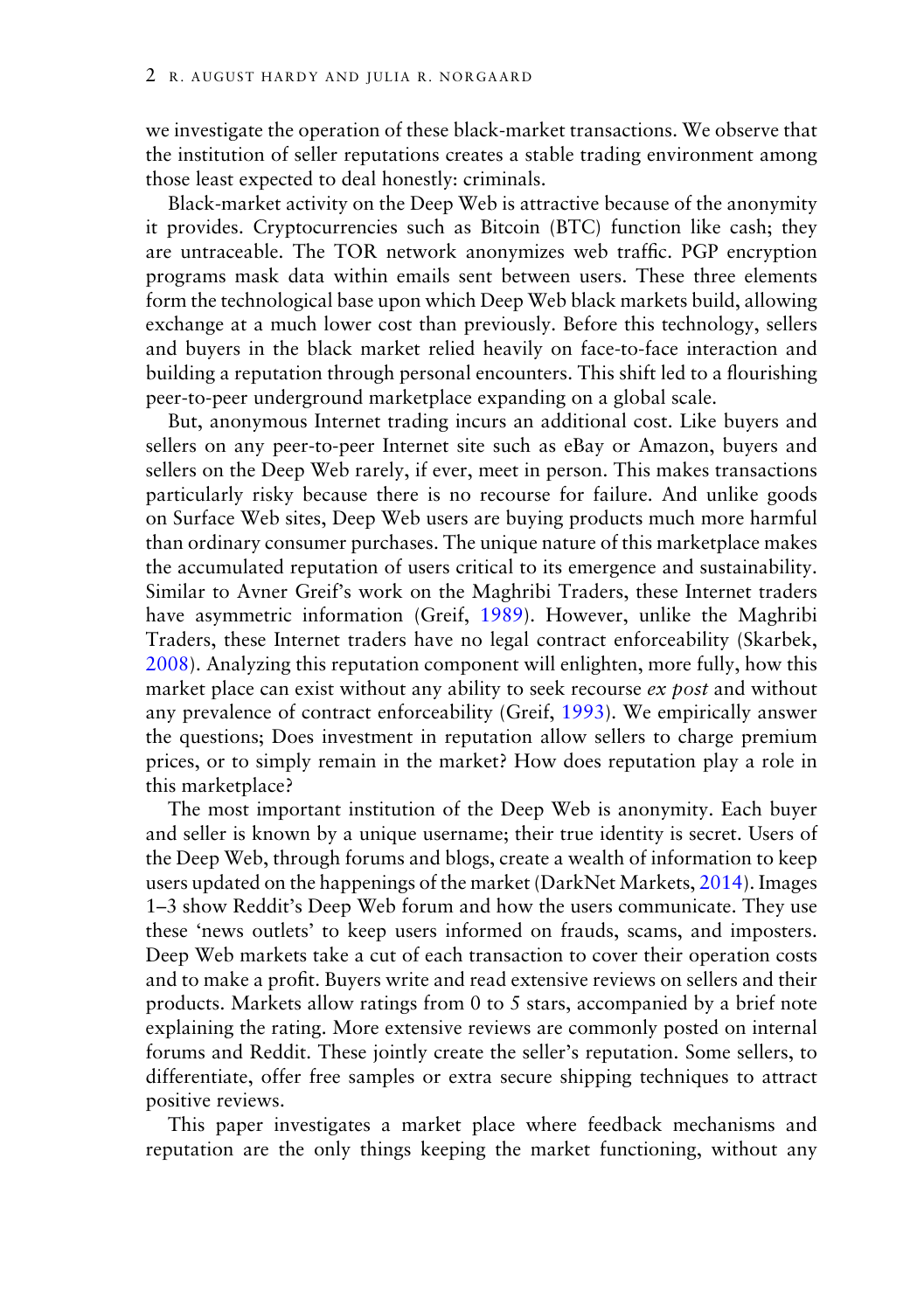government taxation and regulation (Clay, 1997; Greif, 1989). Deep Web markets are an empirical example of the depth of robustness of spontaneous order. It shows that the principles of an unfettered market rooted in reputation and accountability can be applied to an extremely vast array of goods and services. We are fundamentally analyzing how individuals interact with each other and without government (Leeson, 2010; Powell and Stringham, 2009). In Section 2, we delve into the factors that differentiate the Deep Web from other online marketplaces. Section 3 explores how reputation provides a market mechanism to keep buyers and sellers accountable and honest. We outline and describe our theoretical model in Section 4, analyzing how reputation functions in the market. Our empirical method of analysis is laid out in Section 5. Section 6 includes a description of our data, our collection procedure, and detailed definitions of all our variables. Section 7 reviews our results and estimates the buyers' and sellers' discount factors. Our concluding remarks about the implications and impact of our findings are enclosed in Section 8.

### **2. An overview of the Deep Web: what differentiates it from other online marketplaces**

The currency used to make transactions in the Deep Web is BTC. A BTC is a solution to a mathematical equation, and a pseudo-anonymous cryptocurrency (Grinberg, 2011). They are stored in virtual wallets and are exchanged through anonymous virtual transactions with low transaction fees (Briere *et al*., 2013). To 'mine' BTCs, 'miners' use computing power to solve mathematical problems to which there are a fixed number of solutions. Because of the fixed nature of the number of possible solutions (BTCs), this cryptocurrency, by design, cannot be inflated. Therefore, this alternative currency is free from central bank policies or intervention (ECB, 2012).

According to Christin (2012), 'BTC is a peer-to-peer, distributed payment system that offers its participants to engage in verifiable transactions without the need for a central third-party'. BTCs are used for Deep Web transactions because they are anonymous, like cash, and can be transacted electronically. A BTC wallet functions like a physical wallet with cash: once you transfer BTCs from one wallet to another, it is untraceable and permanent.

The Deep Web exists on Tor, a computer networking system that allows for anonymous communication and transactions. The communications sent on Tor are encrypted and then sent through numerous network servers and nodes. When users communicate through the Surface Web, their messages are unencrypted and travel directly from sender to receiver. Messages are 'bounced' between nodes in the Tor network, making them virtually untraceable. The random path the message takes, coupled with its encryption while traveling through the network secures the anonymity of the users and security of the content. This message 'bouncing' cause the Tor network to be much slower than Surface Web networks.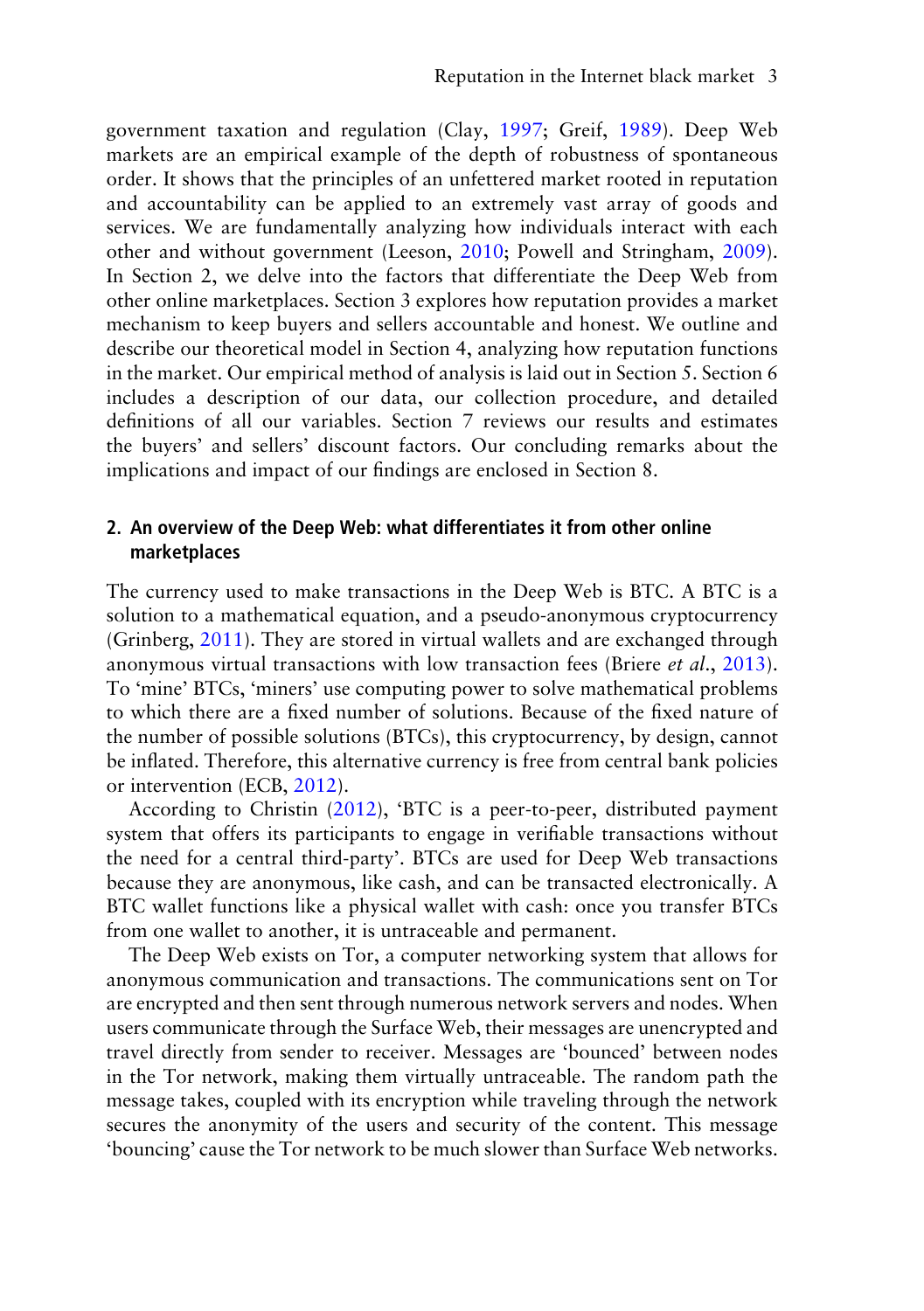The identity of the sender and receiver of a message over Tor is hidden unless the user explicitly wishes to reveal their identity (Onion Routing, 2014). Because BTC is an anonymous cryptocurrency, it is used as a medium of exchange on Tor.

The barriers to entry into the deep web are very high. The use and knowledge of BTC takes some degree of computer sophistication. However, BTCs are becoming increasingly popular and information about how to obtain and use them is readily available. The use and implementation of Tor, on the other hand, suffers from a very large knowledge problem. Jeffrey Tucker, founder of Liberty.me, describes the skills it takes to feasibly and securely make transactions over the Deep Web; 'you have to be a sophisticated person to get into commercial buying and selling on the Silk Road' (Tucker, 2014). Users thus turn to this type of market place because it provides them with goods and services more cheaply, more safely, or of a higher quality than their local black market would allow them to access. According to Tucker, 'People have an intensity of demand to overcome technical barriers' because there are no online tutorials and much of what goes on in Tor is illegal. There are also very high risk factors when it comes to anonymzing oneself, detection of one's identity could result in stolen goods, personal safety issues, or imprisonment.

A primary difference between traditional online sites, such as eBay, and the Silk Road is escrow implementation. Standard escrow requires the ability to undo a transaction. Fraudulent items are returned to the seller, and then the escrow service refunds the buyer. Hu *et al*. preface their model on the assumption that 'in the case of fraud, [escrow] users lose only the service fee' (Hu *et al*., 2004). Silk Road purchases cannot be undone; drug dealers do not provide return addresses. An escrow service cannot exist which simultaneously satisfies buyer and seller.

The Deep Web is an untaxed and unregulated marketplace; it exists as a completely unfettered free-market. This marketplace functions much like the historical Law Merchant market did in medieval Europe and the medieval Maghribi Traders in the Mediterranean (Greif, 1989; 2012). According to Benson (1989)

the rules of property and contract necessary for a market economy, which most economists and legal scholars feel must be 'imposed', have evolved without the design of any absolute authority. Commerce and commercial law have developed conterminously, without the aid of and often despite the interferences of the coercive power of nation-states because there is a mechanism in place (1989: 644–645).

With respect to the Silk Road, the 'internal policing' mechanism that Benson refers to is the reputation of sellers and buyers.

Because the users in this marketplace cannot seek legal recourse for their illegal transactions, they must police themselves (Milgrom *et al*., 1990). The Deep Web Culture promotes transparency with respect to the quality of the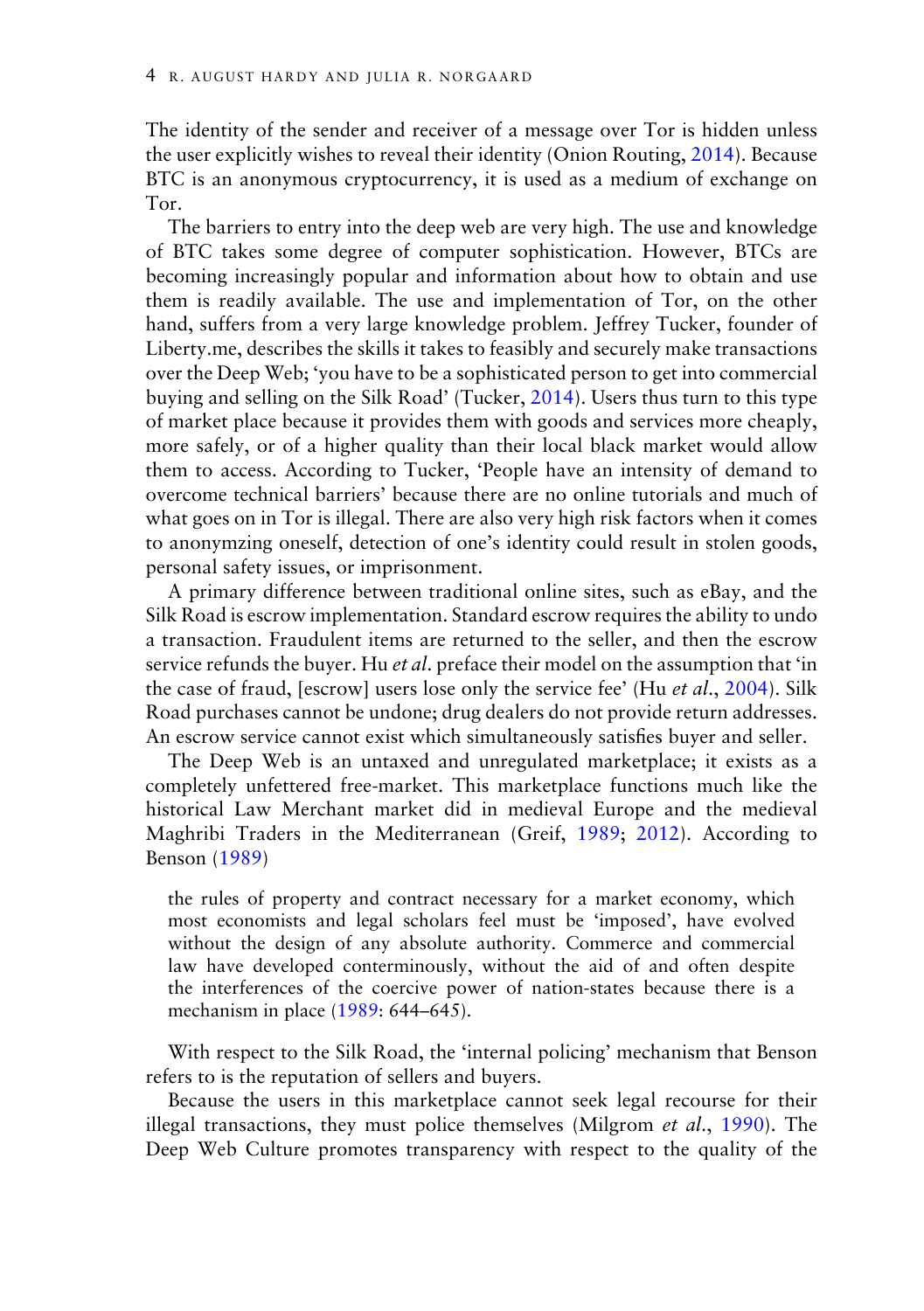goods and services as well as honesty amongst buyers and sellers. Users have created checks and balances on each other to feel confident and safe on the Deep Web. Just like historical pirates (Leeson, 2007), buyers use checks and balances to constrain seller predation. In the absence of a central coercive force for recursive action, users must rely on each other for feedback and information. The security and reliability of this network is what keeps users confident in the marketplace because they provide internal checks on each other. Many forums contain information about people who are masquerading as prominent sellers, or users that are committing fraud. This emergent order is no surprise. According to Leeson (2010) and Mueller (1988), organization and structural norms emerge without the use of a central planner in the marketplace and these norms are effective at keeping users in the marketplace safe and satisfied with their services and products.

This marketplace has allowed for anonymous peer-to-peer engagement with only the Silk Road and other hosting sites to facilitate the exchange and take a small fee. Resnick and Zeckhauser (2001) stress that when there is repeated play among individuals in a marketplace it reduces the likelihood of dishonest people continuously dealing in the market and reduces moral hazard. This type of transaction has revolutionized the illegal goods and services trade because it has made it more convenient, accessible, and has allowed users to access a larger variety of the good of their choice. This online network has enabled local sellers of illegal goods to expand to a global setting, and increasing worldwide price and quality competition. In terms of the global drug market, the Silk Road is a small fraction. Kilmer and Pacula (2009) estimate a 2003 trade volume of \$142 billion. Court documents used in the trial of Silk Road Founder Ross Ulbricht (U.S. vs. Ross Ulbricht, 2013) allege the original Silk Road grossed approximately \$214 million during its two years of operation.

The latest estimate of marijuana street prices comes from the Office of National Drug Control Policy (ONDCP). The ONDCP uses data from the National Survey on Drug Use and Health (NSDUH) to predict price per gram on the street. They find relatively stable prices, though the 2010 estimate of \$7.11/gram has declined from 2004's \$7.50/gram. They also extend the analysis to Fries *et al*. data set, estimating a 2010 street price of \$10.70/gram (Fries *et al*., 2008). Our data set's median 2014 price of \$13.61/gram is consistent with a number of theories: higher quality marijuana, an Internet premium, or price inflation over the past four years. Morgan (2012) finds that revenue lost to online fraud is falling, estimated to 0.9% in 2011.

#### **3. Reputation as a mechanism for market accountability**

Because of the nature of the goods sold in the Deep Web, on the Silk Road in particular, sellers are anonymous to buyers and buyers are anonymous to sellers. Before a first transaction, they have no personal knowledge of another's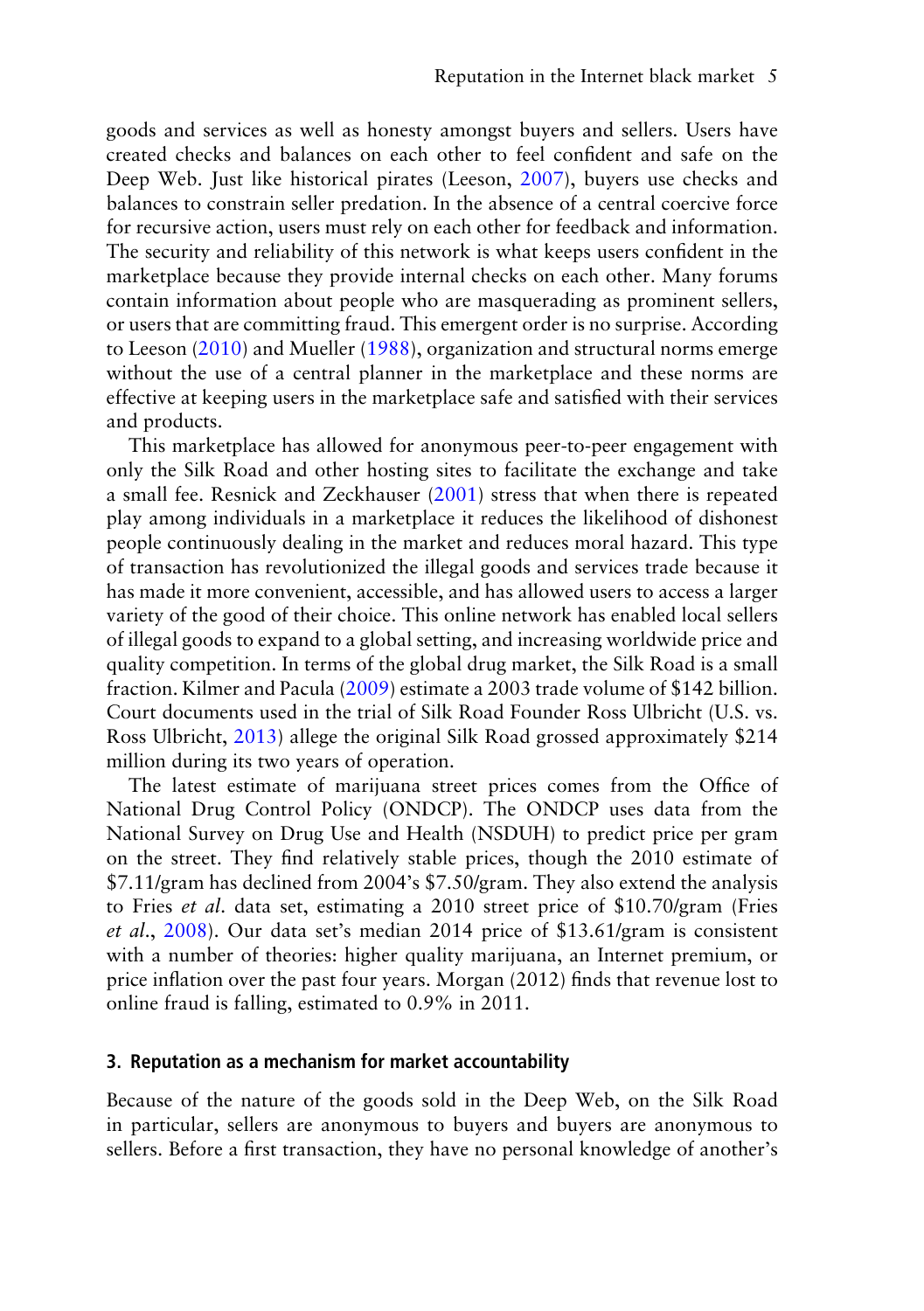personality and no formal enforcement mechanism if a transaction goes awry. The characteristics of this particular marketplace pose risks to the traders involved. The buyer could refuse to pay the seller after their items have been received, or, if the buyer pays first, the seller could fail to send the purchased items because they received the payment upfront. There is no way to recoup lost BTCs or products once the transaction is finalized. This marketplace exists due to the importance of a bilateral reputation mechanism that instills confidence in the traders and facilitates repeated transactions (Greif, 2012).

Leeson (2005) makes the point that users 'need to establish *ex ante* whether or not the outsiders they would like to trade with are 'cheaters' or 'cooperators'. In other words, they need a means of screening outsiders' (Leeson, 2005: 79). Collecting as much data as possible on the other party is necessary to making a smart and calculated transaction. Initially, buyers and sellers are dependent upon previous users' feedback for information on the legitimacy of their potential trade. Recognizing this potential risk, traders utilize forums such as Reddit and the Silk Road itself for feedback, bringing attention to fraudulent behavior and informing traders of transaction malfeasance.

The codification of buyer and seller feedback makes up each party's user profile (Houser and Wooders, 2006). A user's feedback profile in this marketplace is made up of the comments and ratings left on the Silk Road site as well as other feedback forums. This feedback is both comments and a number rating. The collection of this user feedback on other users makes up the reputation of the trader in the marketplace. Due to the anonymity aspects of The Silk Road, buyer information is not formally posted like seller information and feedback is on the site. Unlike Surface Web marketplaces, if a buyer leaves a comment and/or rating, an individual identifier is not attached to their message. The reason for this is to protect buyer anonymity. The only information that we can glean about the buyer in particular is that they did in fact make a purchase; buyers cannot leave feedback on a product they did not buy.

Potential buyers utilize this feedback about sellers. They can read comments about previous buyer's experiences, whether or not the buyer received the items, and view the seller's 30-day and 60-day and overall rating score. This score is an average of past reviews and it is out of five possible points. Sellers, however, do not have access to this information about potential buyers. Repeated trade will reveal buyer reputation, but the first is made with little information. The promise of future trade can incentivize honest behavior from the beginning; sellers can cease trade with dishonest buyers.

Discovery of a dishonest buyer can have positive externalities for other sellers. But, sellers' outlets for relaying the information that they have learned from buyers are limited. Because buyers do not have publically available profiles, the seller must seek alternative forms of feedback. They can leave feedback on the internal Silk Road forums or various forums on the Surface Web, but cannot add to a collected reputation buyer profile because they do not exist.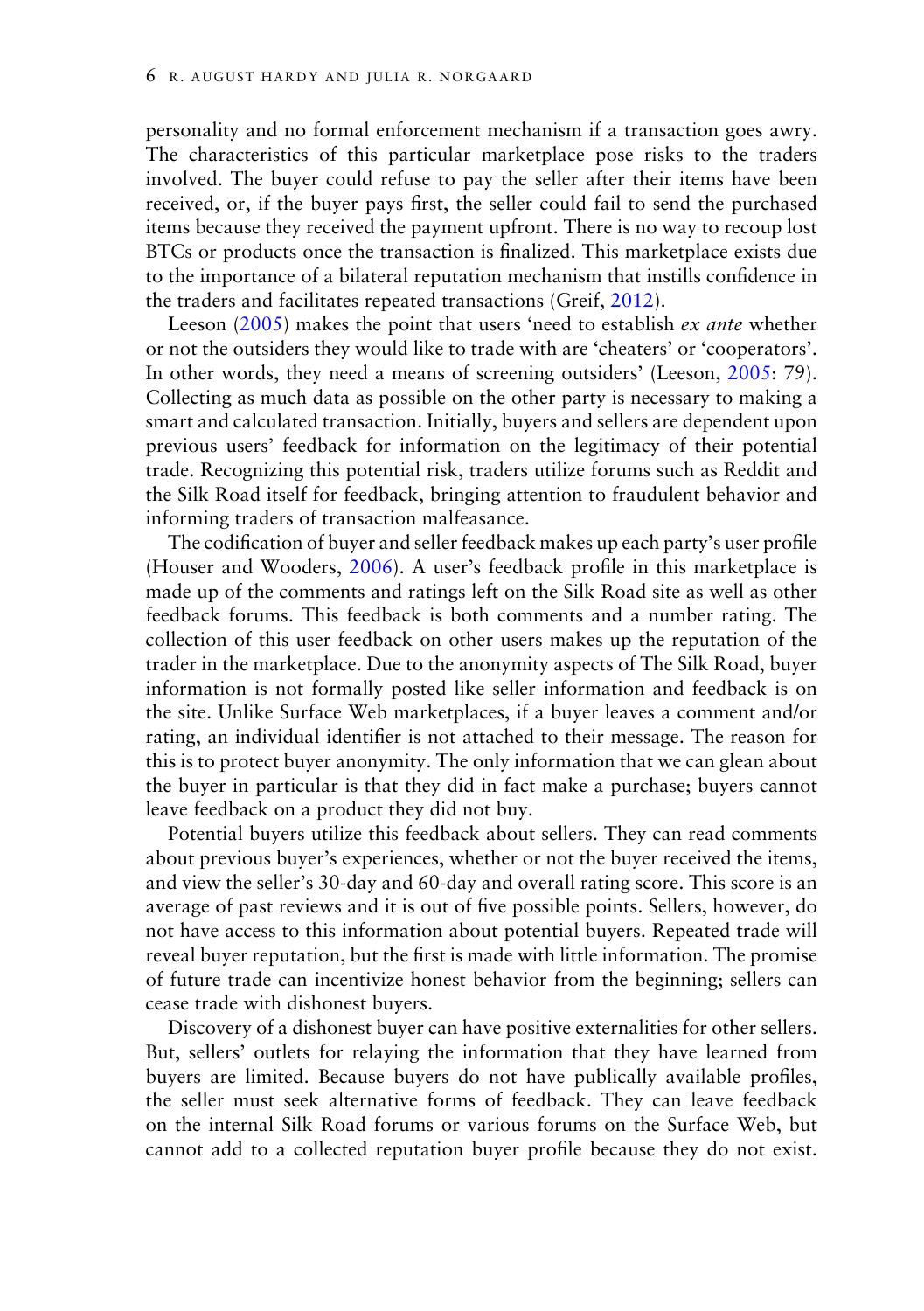Gambetta (2010), identifies that criminals need both a costly signal of the trader's credentials and a costless arbitrary group signal in order for this type of market place to run smoothly underground. Leeson (2005) further breaks down the components necessary for a successful reputation signal in general. He states that they must be easily observable and that they also must be costly for cheaters to signal a stellar reputation and fairly inexpensive for honest users to signal that they are authentic.

Applying these characteristics to the Silk Road marketplace, the seller feedback mechanisms of readily observable ratings, comments, and thus reputation fit these criteria and send a signal that the seller is honest or dishonest. It would be difficult for a repeatedly dishonest seller to trick its buyers to leave positive reviews and ratings even though the products and services were a sham. On the other hand, if an honest seller provides their customers with quality products in a timely manner, it will be relatively easy to receive truthful positive reviews about the seller's quality performance. This dovetails very nicely with what we know about the Silk Road community from studying Silk Road forums: the community is very active at giving feedback. These criteria, easily observable signaling and costly signaling for cheaters, do not necessarily apply to the buyers in this marketplace. This failure of buyer feedback to meet the strong signal criteria proposes that buyer signals could contain a great deal of noise and potential for misread signals. For the purposes of this paper, we will analyze the impact of seller's reputation as a signal.

However imperfect these feedback mechanisms may be, they provide users information on reputation. Reputation is crucial in this market because it acts as a signal to other users that they are honest and credible individuals. This signal works to differentiate between honest and dishonest users to ensure that honest users are not driven out of the marketplace by dishonest users that are not properly identified. Leeson (2005) emphasizes that the traders' identities work to reduce social distance in the marketplace. Deep Web traders do not have an identity in the traditional sense; however, they foster an identity through their online reputation. The Leeson model makes it clear that people cheat because they have higher discount rates than their cooperators. Their gains from future exchange are more heavily discounted, thus they invest less because it is more costly for them.

Our analysis in this paper estimates the discount factors of all users. An essential component to the reputation system is that, if reputation does allow sellers to charge their customers a premium, it behooves the sellers to increase their reputation so as to be able to collect premium profits. Therefore, the existence of the reputation system itself acts to ensure honesty with each transaction. This particular phenomenon is what this paper analyzes in great detail, whether or not an increase in reputation empirically and statistically significantly allows sellers to actually charge premium prices. We analyze if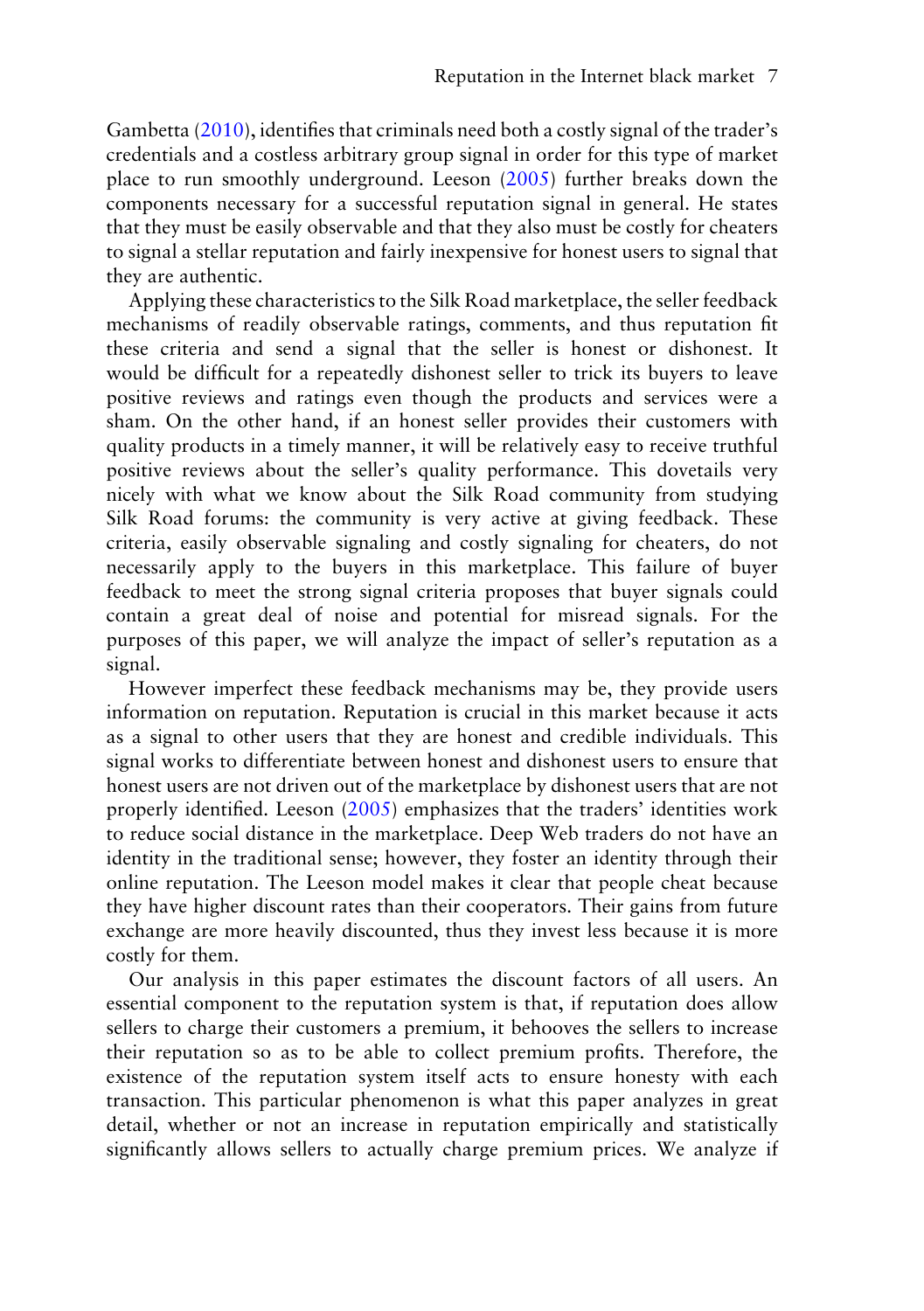favorable reputation allows sellers to capitalize on their positive feedback and signal to buyers that their items are of high quality like Shapiro (1983) found.

#### **4. Theoretical and empirical model**

We seek to accomplish two goals. First, we disentangle the role of reputation on the Silk Road. Does investment in reputation allow sellers to charge premium prices, or to simply remain in the market? Houser and Wooders (2006) posit a market with *honest* and *dishonest* sellers. Reputation serves as a signal that a seller is honest. Thus, a buyer's utility, as well as willingness to pay, increases with increased seller reputation. This reputation enables sellers to earn a premium. Houser and Wooders find evidence supporting this theory using their data on eBay auctions. Other papers find similar results. Klein and Leffler (1981) examines the use of higher prices to ensure contractual performance, Shapiro (1983) as well as Allen (1984) examine prices above marginal cost to forestall quality cutting, and McDonald and Slawson (2002) examine returns to reputation in electronic auction markets.

Alternate theoretical models can be constructed such that reputation does not convey a premium. Rather, in equilibrium all sellers are *honest*. One could suppose that above a certain threshold a seller is considered *honest* by buyers and remains in the market, below that threshold the seller is considered *dishonest* and exits the market or creates a new identity. Melnik and Alm (2002) find some support for this theory. They show a positive relationship between reputation and price, but the predicted effect is quite small.

Second, what assumptions about time discounting must be made to sustain the market? Using the estimates of return to honesty, we can determine a lower bound to a seller's time preference. A seller with a higher time preference would be less patient for payment and would prefer the buyer to pay for the goods before they had received them. This is called finalizing early, and occurs when buyers transfer their payment in BTCs to the seller before the product is received. If the seller has a relatively low time preference, they would not necessarily request a finalize early payment. Not much work has been done on estimating this variable, though it has vast implications for the functioning of a market dependent upon repeated trade and weak punishments. Finalizing early was prevalent on the Silk Road prior to its shutdown. As markets have evolved, multi-signature escrow has become the norm.

We begin with a simple model, discussing the interaction between a single seller and buyer. We later expand this simple model's insight to a broader model. Choice nodes exist for buyers and sellers, each dependent upon the expectation of actions at the subsequent nodes. First, we analyze the nodes chronologically and then, by backwards induction, create a theory to predict market action and the general qualities of equilibrium.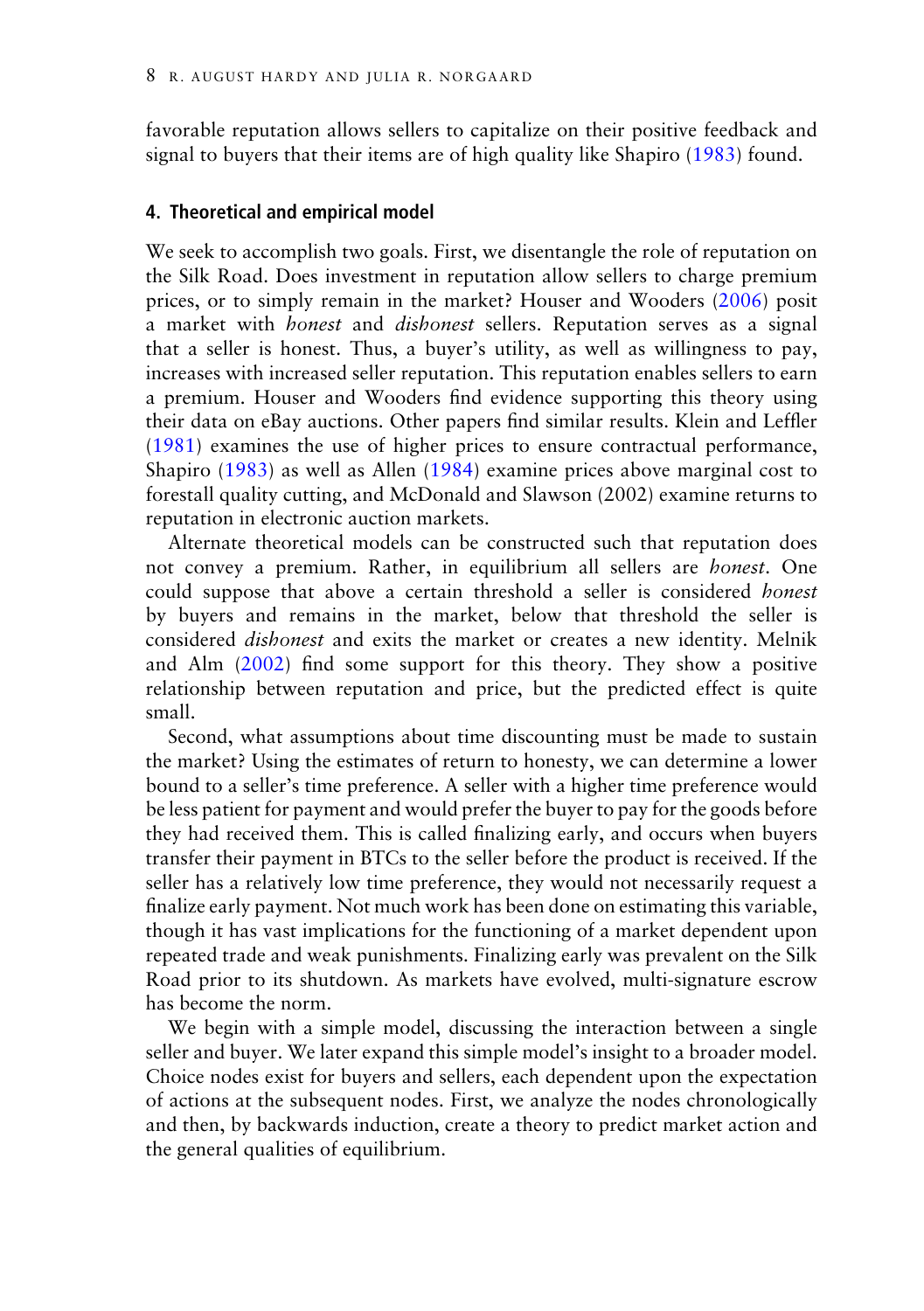We posit a good *j* sold by seller *j* to buyer *i*. The item is listed at a price *p*, and has a value of *Vi* to the buyer. Both buyer and seller have initial, publicly known, reputations *rb* and *rs* . Reputation serves as a proxy for the probability that the individual will act honestly. The model incorporates a signal extraction problem: honest behavior can be perceived as dishonest. A package may fail to arrive because it was intercepted by law enforcement (honest), or because it was never shipped (dishonest). We create a variable, *rc* , representing signal clarity. *rc* takes a value from 0 to 1; 1 implies perfect signal transmission, and 0 complete signal failure. There is a probability, (1-*rc* ), that an honest signal is received as dishonest. Reputations are therefore imperfectly updated. Production for a single unit of good *j* costs *c*, which includes production costs as well as shipping costs in most cases (many sellers offer free shipping). Finally, actors discount future periods by *β<sup>i</sup>* and *βj*. Each of these discount factors depends on the buyer and seller's time preferences.

The seller takes the first step, creating a listing. The seller sets all aspects of this listing: product, price, and method of payment. Product description and price have an unbounded set of possibilities, and equilibrium occurs within the intersection of this possibility set and the buyer's demand set. Assume that buyer and seller interact within this intersection. Action outside of this intersection is uninteresting; no trade occurs.

The meaningful choice we are left with at this node is method of payment. The seller chooses what occurs first: buyer payment or seller shipment. If the seller requests that the buyer finalize early, the buyer pays for the product before shipment. We analyze buyer pays first.

The buyer's decision in the case of 'buyer pays first' is simple. Do I value the item above the cost? Similar to Houser's treatment of reputation and value, any purchase must satisfy the equation

$$
p \leq r^s V_i \tag{1}
$$

The expected benefit to the buyer must be greater than the price of the item. If this equation holds, the buyer will make the purchase. Otherwise, no transaction occurs. We assume, in equilibrium, that the seller will raise price until the previous equation is binding, that is

$$
p = r^s V_i \tag{2}
$$

The seller now faces the decision to be honest or cheat. If the seller is honest, item *j* is shipped and the seller's reputation increases. If the seller cheats, item *j* is not shipped and the seller's reputation decreases. Because price is a function of seller reputation, honest sellers can charge premiums. The price that an honest seller can charge is  $p_h$  and the price that a cheating seller can charge is  $p_c$ . Cheating once followed by honesty results in a payoff of  $p + \sum_{i=1}^{\infty} \frac{\beta_i^t (p_c - c)}{p_c^t}$ . The payoff to honesty is thus  $(p - c) + r^c \sum_{t=1}^{\infty} \beta_j^t (p_h - c) + (1 - r^c) \sum_{t=1}^{\infty} \beta_j^t (p_c - c)$ .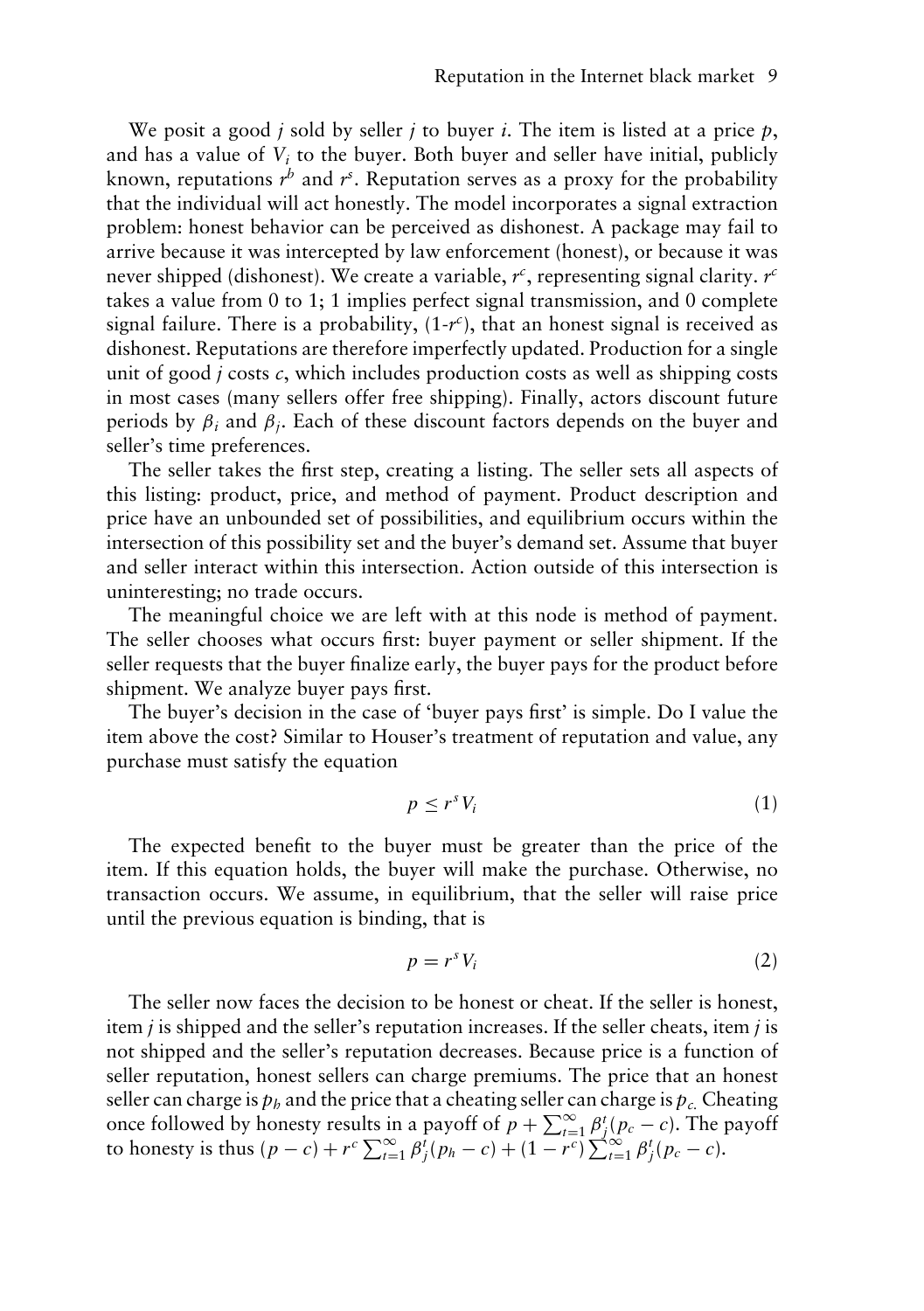#### 10 R. AUGUST HARDY AND JULIA R. NORGAARD

The actions of the seller alter his reputation, such that it increases with honest action and falls with dishonest behavior. The reputation of an honest seller is thus  $r_h^s$  and the reputation for a dishonest seller is  $r_c^s$ . Put mathematically,  $r_c^s < r^s < r_h^s$ . Recall that in equilibrium  $p = r^s V_i$ .

Thus,

$$
\sum_{t=1}^{\infty} \beta_j^t (p_c - c) < \sum_{t=1}^{\infty} \beta_j^t (p_h - c). \tag{3}
$$

$$
R_h = \sum_{t=1}^{\infty} \beta_j^t (p_h - c) \tag{4}
$$

$$
R_c = \sum_{t=1}^{\infty} \beta_j^t (p_c - c) \tag{5}
$$

Equation (3) demonstrates that the expected future revenue stream from honesty is strictly larger than that from cheating. This is because honesty raises a seller's reputation, allowing seller *j* to charge premium prices indefinitely. These revenue streams are simplified to  $R_h$  and  $R_c$  in equations (4) and (5) respectively. We can now analyze the conditions under which a seller will remain honest.

$$
(p-c) + rc Rh + (1 - rc) Rc \ge p + Rc
$$
  

$$
rc (Rh - Rc) \ge c
$$
 (6)

A seller remains honest when the expected cost of cheating is greater than or equal to the cost of production. Honesty is increasing with both signal clarity and future returns to high reputation. It is decreasing with future returns to cheating and cost.

A buyer has no way of knowing that equation (6) holds, instead inferring the seller's honesty through  $r^s$ . The buyer's decision being unaffected by equation (6) suggests that equilibrium is reached. Attention should be paid to three facets of this equilibrium. As previously mentioned, the seller will raise price to meet the buyer's valuation,  $p = r^s V_i$ . Increases in the return to honesty,  $(R_h - R_c)$ , will make the equilibrium more stable. The signal of an honest seller will be stronger if sellers are incentivized to be honest because the signal clarity is important for trade reoccurrence.

Now, the case of 'seller ships first.' The buyer still purchases when  $p \le r^s V_i$ , but the seller now assumes all risk;  $r^s$  is effectively 1. If the expected product is not delivered, the buyer will withhold payment at no loss.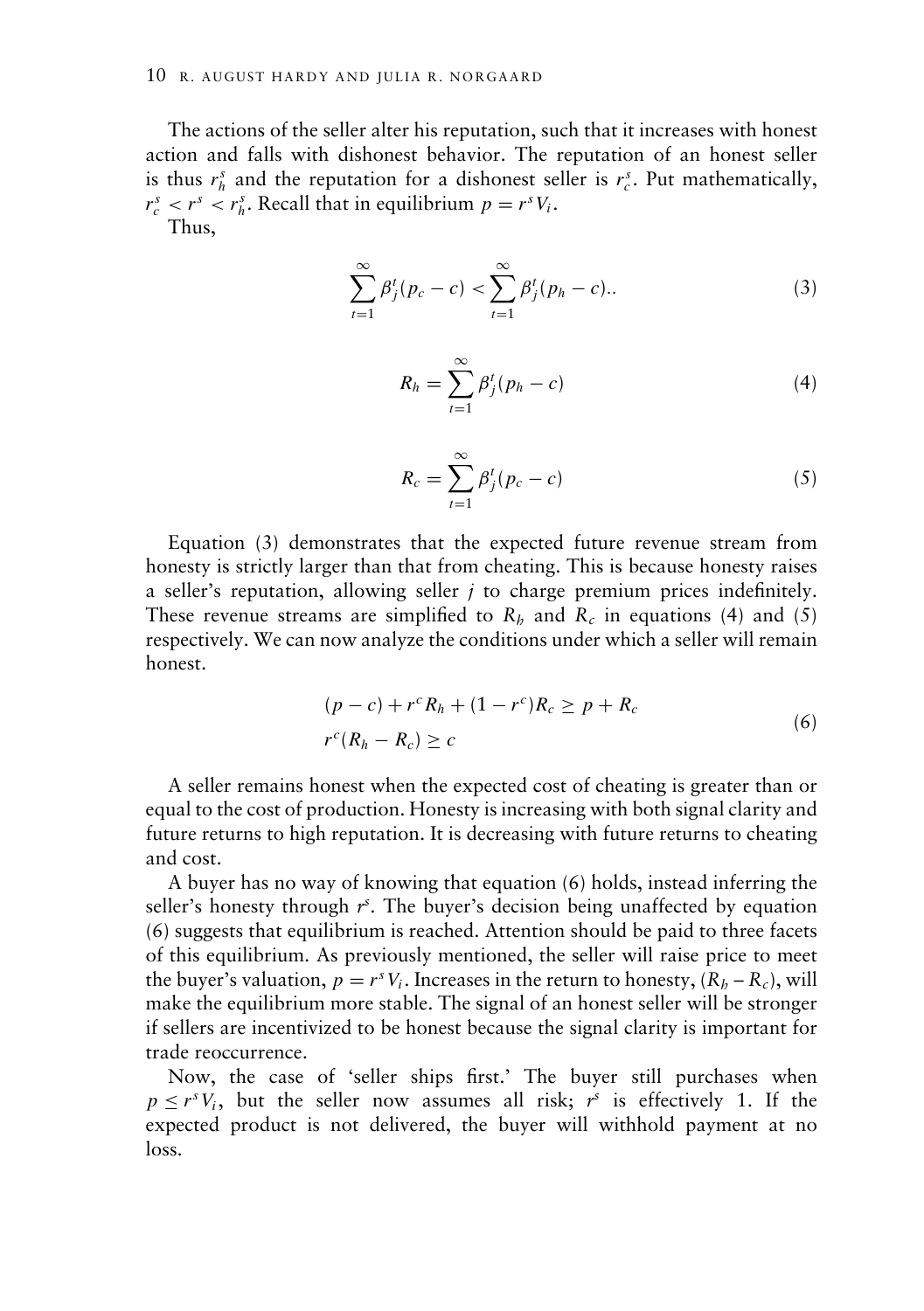The seller's choice is to engage in the transaction, or decline. When the expected revenue exceeds the expected costs, the seller engages in the transaction

$$
r^b V_j \ge r^b p \ge c \tag{7}
$$

A seller remains in the market while equation (7) holds. Unlike *rs , rb* is not known. Buyers do not have public reputations, thus  $r^b$  is the average expected buyer reputation. After receipt of good *j*, buyers choose to cheat or be honest. Cheating buyers withhold payment, and receive a payoff

$$
V_i + (1 - r^c) \sum_{t=1}^{\infty} \beta_i^t (V_i - p)
$$
 (8)

Honest buyers receive payoff

$$
(V_i - p) + \sum_{t=1}^{\infty} \beta_i^t (V_i - p) \tag{9}
$$

When the seller does not receive payment, either the buyer is cheating or the good was intercepted. If seller *j* believes the buyer is honest, trade may occur again. Combing both equations gives conditions of buyer honesty.

$$
r^c \sum_{i=1}^{\infty} \beta_i^t (V_i - p) \ge p \tag{10}
$$

This inequality states that when the future benefits from trade; discounted by signal clarity, exceed price the buyer will behave honestly. It is important to note that lowering price unambiguously makes equation (10) more likely to hold. This incentivizes the seller to lower price until equation (7) binds

$$
r^b p = c \tag{11}
$$

A few qualities of this equilibrium emerge. Honest buyers enjoy a surplus of  $V_i - p$ , because a surplus of 0 would cause equation (10) to not hold. This surplus allows the market to function, by rewarding honest buyers at the expense of cheaters. Price is a function of production costs as well as buyer reputation. Market durability is increasing in  $r^c$  and  $\beta_i$ .  $V_i$  can have positive effects, but it depends upon the marginal cost increase of an increase in value.

The addition of more buyers and sellers strengthens the market. The equalities previously derived now apply to the marginal buyer and seller. Different *Vi*'s, *βi*'s, and *βj*'s may allow some to benefit more than others in equilibrium. In the case of buyer 1st, equation (2) will still hold. The increase in market size will likely drive equation (6) to the binding point. Seller entry will put downward pressure on the returns to reputation, until entry ceases at the binding point.

$$
r^{c} (R_h - R_c) = c \tag{12}
$$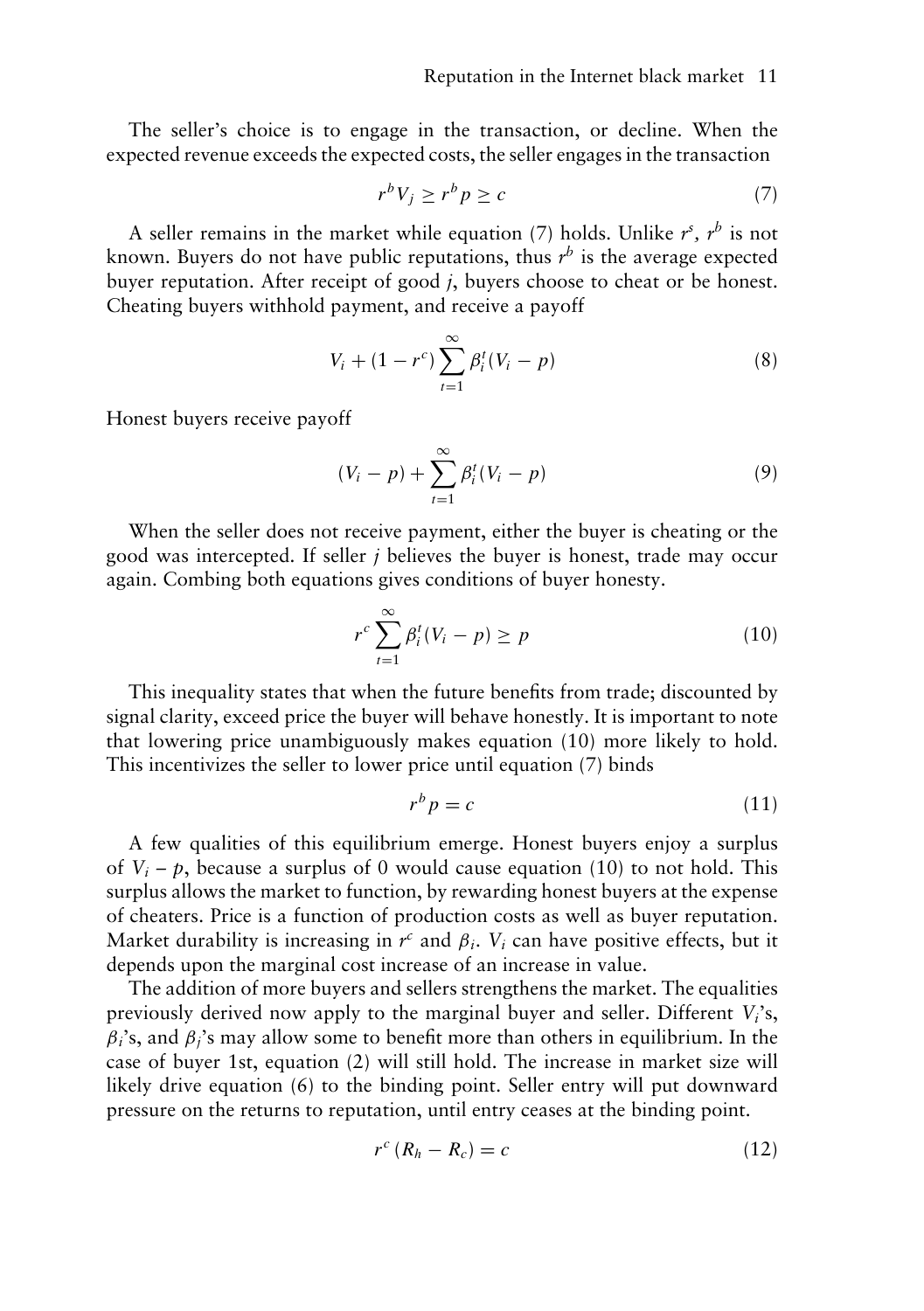Plugging equations (4) and (5) into (12) generates an enlightening equation for seller patience

$$
r^{c} \left[ \sum_{t=1}^{\infty} \beta_{j}^{t} (p_{h} - c) - \sum_{t=1}^{\infty} \beta_{j}^{t} (p_{c} - c) \right] = c
$$
  

$$
\frac{r^{c} \beta_{j}}{1 - \beta_{j}} (p_{h} - p_{c}) = c
$$
  

$$
\frac{\beta_{j}}{1 - \beta_{j}} = \frac{1}{r^{c}} \frac{c}{p_{h} - p_{c}}
$$
 (13)

The marginal seller in equilibrium must discount the future such that (13) holds.

Similar price pressure will occur in the case of seller 1st. The price equation, (11), still holds. Taking equation (10) further calculates an equality similar to (13)

$$
\frac{\beta_i}{1-\beta_i} = \frac{p}{V_i - p} \frac{1}{r^c r^e} \tag{14}
$$

The marginal buyer has a  $\beta$  or  $V_i$  low enough to make equation (10) binding.

#### **5. Empirical method**

Recall that in 'buyer pays first' equilibrium, the price of *j* is given by equation (2). Thus, by taking logs of both side

$$
\ln(p) = \ln(r^s) + \ln(V_i) \tag{15}
$$

The log of price is a function of the observable seller characteristics, *rs* , and the observable item value, *Vi*. Because our data contains sellers of multiple products, we expect heteroskedastic errors correlated by seller. This equation can thus be estimated using generalized least squares and standard regularity conditions. We follow the basic estimation method used in Houser and Wooders (2006).

In addition, equation (13) can be estimated. We do not have sufficient data to attempt equation (14), because buyer's personal values cannot be directly observed. To empirically estimate equation (13), we first make a slight transformation.

$$
\frac{\beta_j}{1 - \beta_j} = \frac{1}{r^c} \frac{c/p}{[(p_h/p) - (p_c/p)]}
$$
(16)

Our previous regression will estimate for us  $\frac{p_h}{p}$ , the percent increase in price given one more positive review. Assuming linearity in returns to reputation, the percent decrease in price given a negative review will equal the increase given a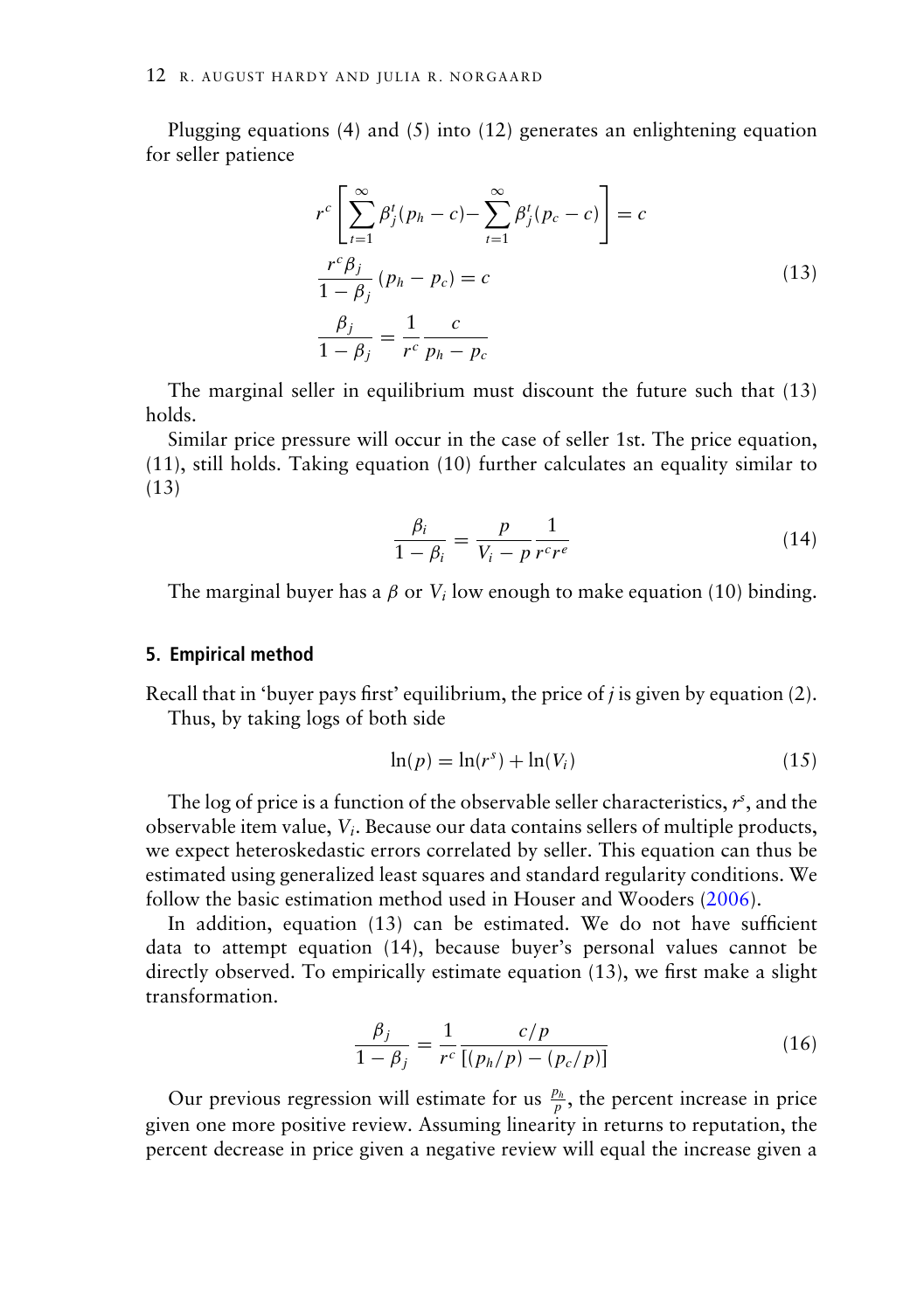positive review. Thus,

$$
\frac{\beta_j}{1-\beta_j} = \frac{1}{r^c} \frac{c/p}{(2^* p_h/p)}
$$
(17)

In a market with mixed payment methods, such as our data set, we assume that price fulfills a combination of equations (1) and (7), price is less than or equal to  $r^sV_i$  and greater than or equal to  $\mathit{clr}^b$ . This means our estimates will be imperfect, but can be checked later for robustness. In theory, competition will minimize this gap. Therefore,

$$
\frac{\beta_j}{1-\beta_j} \approx \frac{1}{r^c} \frac{r^b}{(2^* p_h/p)}
$$
(18)

We later estimate *rb* and *rc* .

#### **6. Data from the silk road**

We use sales data on 119 cannabis listings from 41 sellers, for a total of 9,604 sales. Transaction volume ranges from a single sale to 688. Though they can be used in a variety of ways, cannabis products have a single purpose. We assume that different strains are highly competitive, and similarly that if a wellrecognized strain exists it does not command a premium. Our data set is parsed from the Silk Road website and covers an 11-month time period, from the opening of Silk Road II in November 2013 to our collection date in October 2014. We chose cannabis sales exclusively because it is one of the biggest portions of the market with a lot of differentiation of product type and strain. We also want to look into one type of market, presuming the marketplaces for other products are differentiated.

It is important for our empirics that we use data on sales of marijuana for personal use. Our theoretical model requires that item value assessments must use private values, not common values. In Virginia, the cutoff for misdemeanor possession charges is less than 1/2 oz, or approximately 14 grams. Anything above 1/2 oz is considered intent to sell, and carries a felony charge. By contrast, Florida draws the line at 20 grams. Our data has a fairly natural break at 15 grams, so we will perform empirics on weights of 15 grams and below, ensuring that we ignore listings meant for resale.

#### *Data collection procedure*

Data was collected from the Silk Road (silkroad6ownowfk.onion) using a web crawler called HTTrack. HTTrack utilized the Tor network to download the web pages and structure of the Silk Road over the course of four days in early October. This was a slow process; the Tor network limited the download to around 4 KB/sec. To economize on bandwidth, the download ignored all images and only downloaded the text of web pages. Appendix A includes sample web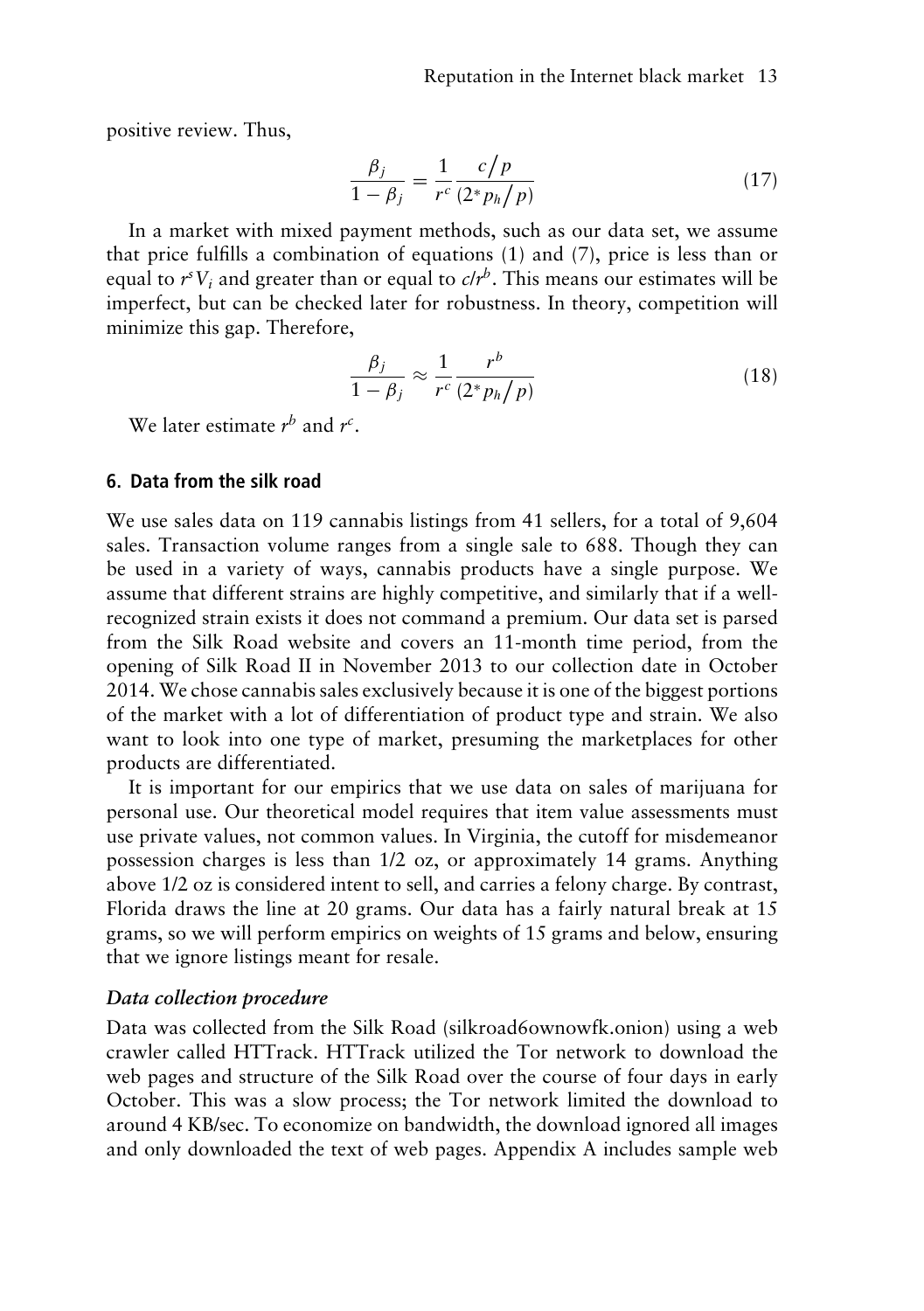page images. The downloaded webpage data was then used to create a local mirror of the site.

Data was then parsed from the site into an Excel file using a custom parser. This created three unique data sets: seller data, feedback data, and item data. Our focus for this paper is the item data. Our parser gathered data on the listing name, price, aggregate item feedback values, aggregate seller feedback values, free shipping, number of sales, days sold for, and weight.

We will now outline some of the major difficulties with the data. The crawler is imperfect, and known to make mistakes. Of the over 30,000 files downloaded, HTTrack reported approximately 300 errors. Given the extended download period, nature of the connection and size of the download, these errors were expected. The key is that they are random. Errors typically occurred singly, at a rate of a few an hour. Also, few errors completely eliminated information on a seller or listing. Rather, they removed a page of feedback details for a user. Finally, errors did not change any data points; it instead makes them unreadable.

Price data also presented complications. BTC prices can fluctuate dramatically. To alleviate this, the Silk Road appears to pin listing prices to some more stable currency. The mechanism is not public knowledge, but we theorize that seller's indicate a price in USD that is then converted to BTC. This value is then periodically updated as the conversion rate changes. This creates problems when downloading over multiple days, as relative prices change due to adjustments in BTC exchange rates rather than value. To correct for this, the parser converted BTC prices to USD based upon the date of download and exchange data from the Coindesk.

Weight is our restrictive variable. The Silk Road provides no universal way to list the products weight, which creates complications for the parser. Some listings show weight in the title, others somewhere in the description. Different countries deal with decimals differently; one may list 3.14 grams, another 3,14 grams. Finally, 'grams' can be abbreviated as g, gr, or omitted entirely in the case of 'sample packs'. The parser was created to grab as many weights as possible, but could not grab them all. For future work, we will likely enter more data by hand.

The key difference in our model between 'buyer pays first' and 'seller pays first' is the price function. In 'buyer pays first', price is determined by the reputation of the seller and the value of the good. In 'seller pays first', it is a function of production cost and the reciprocal of buyer reputation. The Silk Road is a mixture of both systems.

Silk Road uses two payment methods: finalize early and an escrow system. Finalize early closely approximates our Buyer 1st model previously outlined. A seller requires that a buyer complete payment before the item ships. Escrow is similar to Seller 1st, but imperfect. A buyer indicates willingness to purchase by sending funds to the Silk Road's escrow account. When the item arrives, the buyer is then expected to release the funds to the seller. If the item does not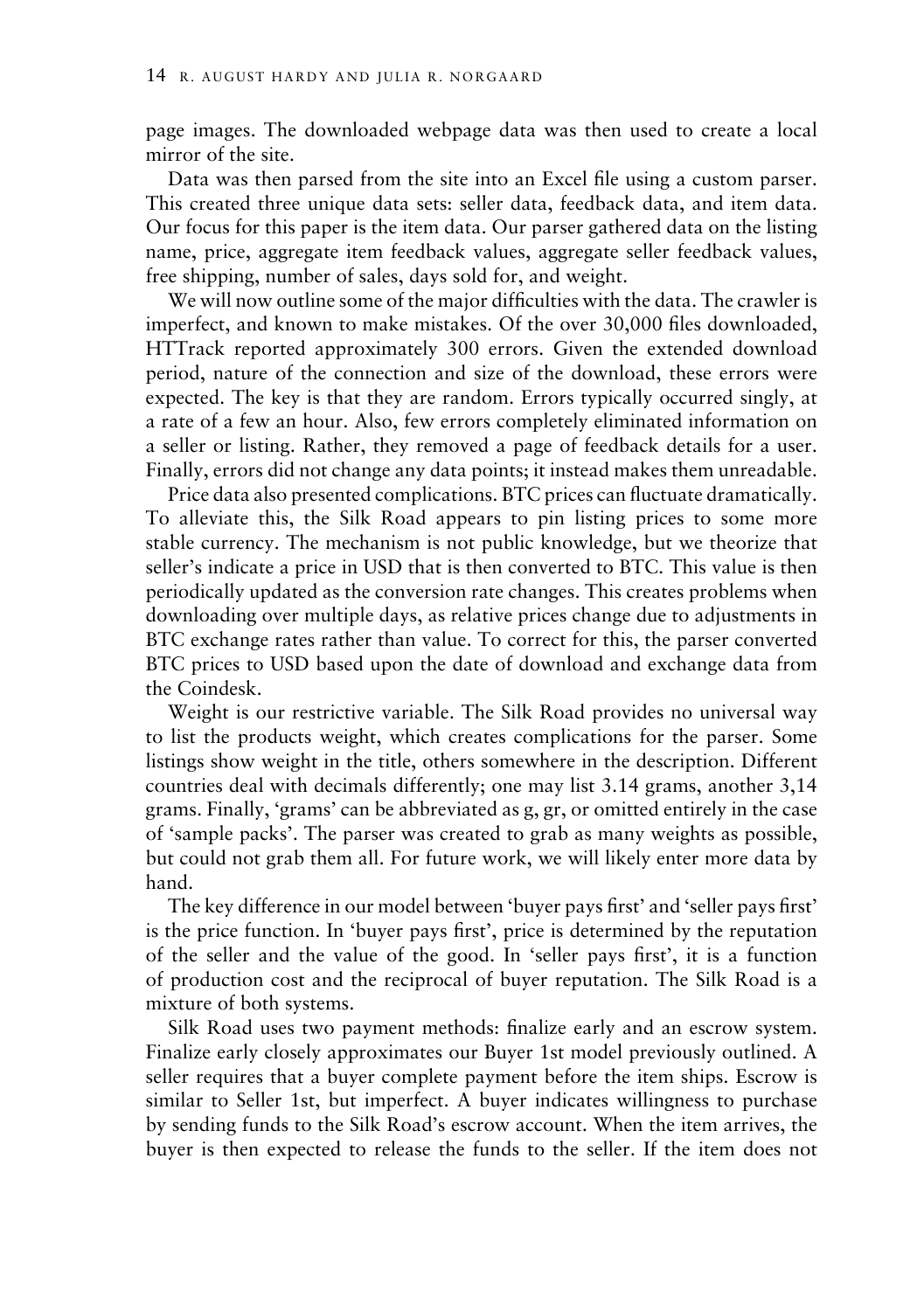arrive, the Silk Road fully or partially refunds the buyer. Typically, this favors the buyer, who receives a full refund. In terms of our model, this system works to increase  $r^b$  and  $r^e$  by raising the cost of cheating.

It is difficult to determine what payment method a seller offers. Many shift over time, depending on the item, or perhaps offer both (with bonuses to finalizing early). Our data covers a unique period in the Silk Road's history; the centralized escrow account was hacked on February 13th of 2014. This pushed sales to mandatory finalizing early for approximately two months before allowing individual choice again.

#### *Variables used in empirical analysis*

Our dependent variable, *lnPricebyWgt*, is the log of an item's list price divided by its weight in grams. As previously mentioned, the price is converted to USD from BTC using Coindesk price data. Weight is converted from its list unit to grams. This creates a value in USD/gram. Listings with no feedback, either because no sales have been made or feedback posted (we cannot differentiate between the two), are ignored.

Our seller reputation variables are *VendorRatingOverall*, *VendorRepFall*, *ItemRatingOverall* and *ItemRatingSum100*. *VendorRatingOverall* aggregates seller feedback. Sales are concluded when a buyer leaves a feedback rating, from 0 to 5 stars. This feedback is averaged over the life of the listing and reported on an item and seller's listing page. *VendorRepFall* is a dummy variable capturing dynamic effects of reputation. Buyers observe three measures of reputation: overall, 60 day, and 30 day. *VendorRepFall* takes a value of '1' if 30-day reputation is less than overall reputation. We include *ItemRatingOverall* and *ItemRatingSum100* as seller reputation variables though they appear to be value related. First, Item Rating and Vendor Rating are highly correlated; Vendor Rating is an aggregate of a sellers' Item Ratings. In addition, feedbacks do not typically include value assessments. They are a bimodal distribution: 5 if the good is received, 0 if it is not. Thus, ratings better reflect a seller's honesty than the goods quality. *ItemRatingSum100* is the sum of feedbacks for the item. This is calculated by multiplying overall feedback by number of feedbacks, then dividing by 100 to make the numbers more manageable. This coefficient will be used to estimate (18). It is worth nothing that we do not include number of feedbacks in our regressions due to its strong correlation with *ItemRatingSum100*. Finally, *ItemRepFall* is a dummy variable similar to *VendorRepFall* for the item rating.

Our item value variables are *WgtGrams*, *FreeShip*, *NumFeedbacks*, and *Advert*. *WgtGrams* is a variable, measured in grams, which controls for the weight of the product. This controls for quantity discounts *FreeShip* is a dummy variable, which takes a value of '1' if the seller offers free shipping. It is difficult to disentangle the various shipping options offered by seller. This variable captures the added value of free shipping. *NumFeedbacks* is the number of feedbacks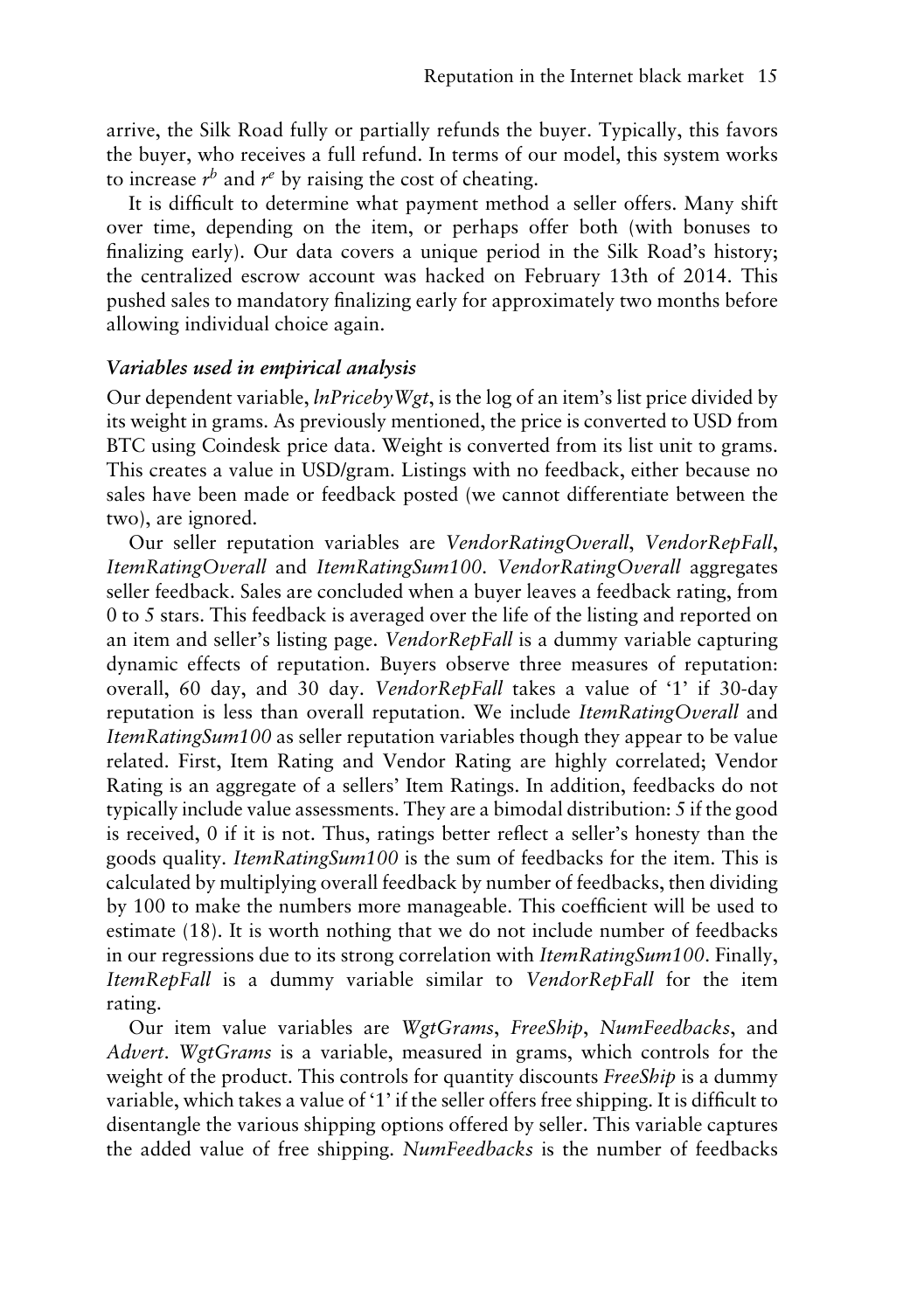|                             | Variable            | Obs | Mean  | Std. Dev. | Min            | Max    |
|-----------------------------|---------------------|-----|-------|-----------|----------------|--------|
| Dependent variable          | PricebyWgt          | 119 | 14.88 | 5.56      | 4.06           | 32.04  |
|                             | PriceUSD            | 119 | 58.39 | 51.48     | 4.30           | 360.76 |
| Seller reputation variables | VendorRatingOverall | 119 | 4.84  | 0.20      | $\overline{4}$ | 5      |
|                             | VendorRepFall       | 119 | 0.57  | 0.50      | $\Omega$       |        |
|                             | ItemRatingOverall   | 119 | 4.86  | 0.21      | $\overline{4}$ | 5      |
|                             | ItemRatingSum100    | 119 | 3.94  | 0.49      | 0.04           | 33.64  |
| Item value variables        | Advert              | 119 | 0.15  | 0.36      | $\Omega$       |        |
|                             | FreeShip            | 119 | 0.66  | 0.48      | $\Omega$       |        |
|                             | <b>NumFeedbacks</b> | 119 | 80.71 | 108.59    | 1              | 688    |
|                             | WgtGrams            | 119 | 4.70  | 4.47      | 0.5            | 1.5    |
|                             | ItemRepFall         | 119 | 0.40  | 0.49      | $\Omega$       |        |

|  | Table 1. Summary stats |  |
|--|------------------------|--|
|--|------------------------|--|

received on this listing. Higher sales numbers may signal to potential buyers that the product is as advertised. *Advert* is a dummy that takes a value of one if the following words appear in the listing name: Premium, AAA, High Grade, Top Quality, or Strong. Marijuana's varying levels of quality are difficult to measure. This dummy weakly controls for quality differences among listings. These only hold analytical strength if we assume both that buyers can tell the difference between high- and low-quality product, and sellers communicate quality through these words.

#### **7. Results**

#### *GLS*

The results of our GLS regressions estimating (15) are presented in Table 2. We report seven regressions, exploring different measures of seller reputation and controls. The regressions provide evidence supporting the hypothesis that reputation provides a premium.

Our estimates of *ItemRatingOverall* are significant across all the regressions it is included in. The magnitude of the coefficient overshadows our other controls. In contrast, *VendorRatingOverall* is only significant in regression (4). It is insignificant and has the opposite of expected sign in the presence of *ItemRatingOverall*, suggesting that most reputation information is contained within the item's rating rather than the vendor's rating. *ItemRatingSum100* is insignificant in all regressions, though the addition of more controls raises its Z score. It maintains the expected positive sign throughout.

*VendorRepFall* and *ItemRepFall* return expected results. Given the item value controls, they are significant and negative. Despite the insignificance of *VendorRatingOverall*, changes in the rating are related to changes in the price.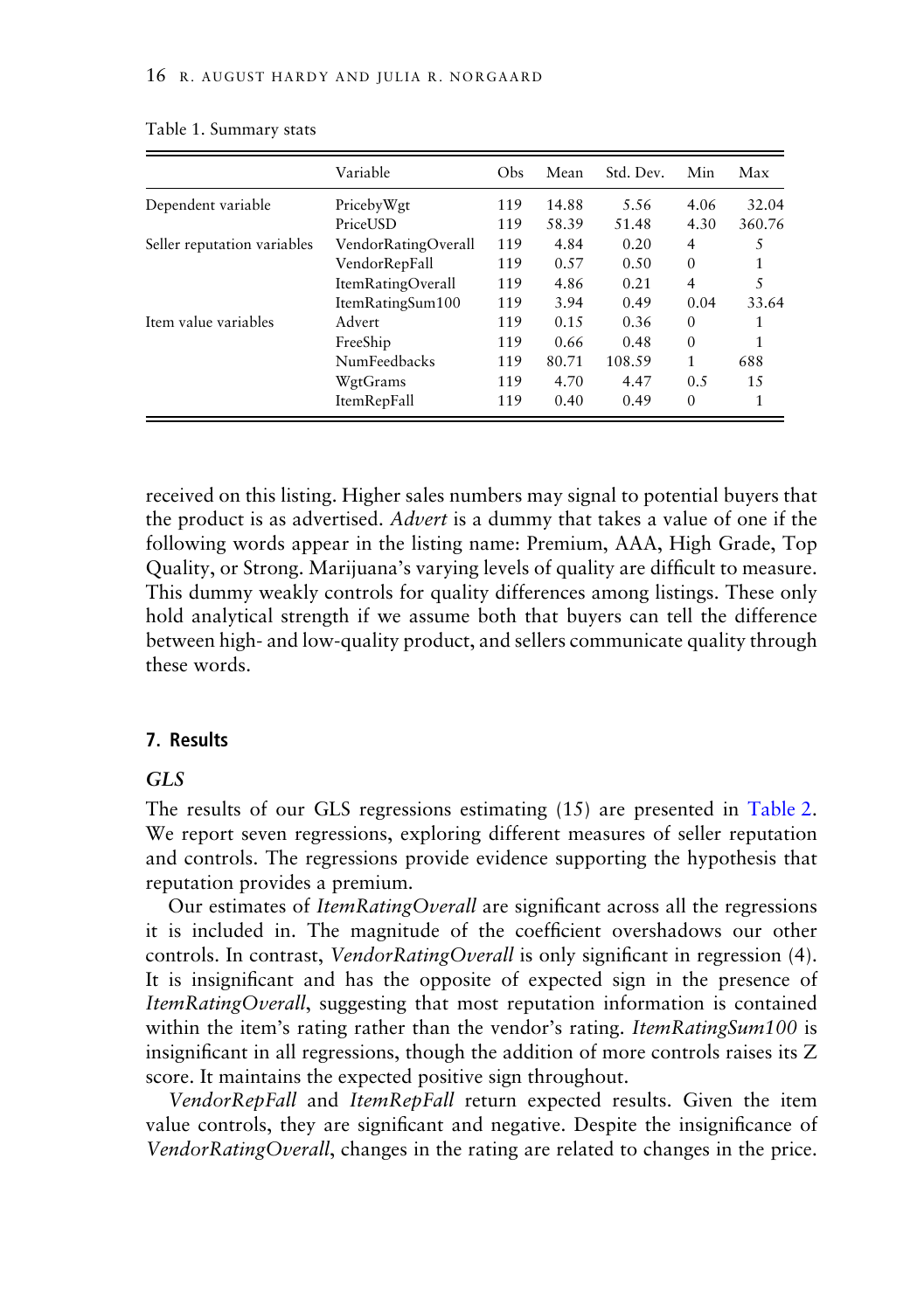| Variable                 | (1)        | (2)        | (3)       | (4)         | (5)         | (6)           | (7)         |
|--------------------------|------------|------------|-----------|-------------|-------------|---------------|-------------|
| VendorRatingOverall      | $-0.098$   | $-0.109$   | $-0.130$  | 0.477       |             |               |             |
|                          | (0.50)     | (0.55)     | (0.64)    | $**(4.62)$  |             |               |             |
| <b>ItemRatingOverall</b> | 0.693      | 0.694      | 0.728     |             | 0.547       |               | 0.546       |
|                          | $**(4.14)$ | $**(4.09)$ | $**(4.2)$ |             | $***(8.06)$ |               | $***(8.30)$ |
| ItemRatingSum100         |            | .0027      | .0037     |             |             | .0056         | .0049       |
|                          |            | (0.63)     | (0.73)    |             |             | (1.48)        | (1.68)      |
| VendorRepFall            |            |            | $-0.000$  | $-0.079$    | $-0.062$    | $-0.087$      | $-0.066$    |
|                          |            |            | (0.00)    | $*(2.33)$   | $*(2.31)$   | $^{**}(2.61)$ | $*(2.44)$   |
| <i>ItemRepFall</i>       |            |            | $-0.032$  | $-0.080$    | $-0.067$    | $-0.088$      | $-0.082$    |
|                          |            |            | (0.61)    | $***(3.08)$ | $**$ (3.18) | $**$ (3.38)   | $***(3.61)$ |
| FreeShip                 |            |            |           | $-0.145$    | $-0.131$    | $-0.110$      | $-0.130$    |
|                          |            |            |           | $**(4.45)$  | $**(4.47)$  | $**(2.86)$    | $**(4.53)$  |
| WgtGrams                 |            |            |           | $-0.044$    | $-0.044$    | $-0.044$      | $-0.042$    |
|                          |            |            |           | $**(14.48)$ | $**(15.76)$ | $**(14.64)$   | $**(15.24)$ |
| Advert                   |            |            |           | $-0.193$    | $-0.150$    | $-0.214$      | $-0.148$    |
|                          |            |            |           | $***(5.86)$ | $**$ (3.52) | $^{**}(6.61)$ | $**$ (3.59) |
| Constant                 | $-0.264$   | $-0.225$   | $-0.278$  | 0.733       | 0.357       | 3.015         | 0.343       |
|                          | (0.74)     | (0.61)     | (0.65)    | (1.41)      | (1.05)      | $**(60.54)$   | (1.03)      |
| <b>Observations</b>      | 119        | 119        | 119       | 119         | 119         | 119           | 119         |
| Number of VENDOR         | 41         | 41         | 41        | 41          | 41          | 41            | 41          |

Table 2. GLS regressions of effect of reputation on log price per gram

Absolute value of z statistics in parentheses.

∗Significant at 5%; ∗∗Significant at 1%.

Changes in seller rating may be more important than the actual rating because of the inherent risks of these transactions. Sellers face forces largely outside of their control (law enforcement) and can expect a percentage of shipments to be intercepted. A stable, less than perfect, seller rating reflects this. When buyers observe a fall in a vendor's rating, there is thus confusion about the source: seller behavior or law enforcement action.

Estimates of *WgtGrams* are as expected, negative and significant. This indicates a bulk discount of sorts; the more grams purchased the lower the price per gram. *Advert* and *FreeShip* are both significant and negative. We theorize that this is because lower quality (and thus price) goods compete on more margins than high-quality specialized goods. Free shipping and quality descriptions are thus more likely for a low quality good to entice buyers from competitors' products.

#### *Estimating beta*

Now we use the estimated coefficient of *ItemRatingSum100* to estimate  $\beta$ <sup>*j*</sup>. The coefficients are not significant, but they are consistently positive across regressions, which is what we predicted, and approximately the same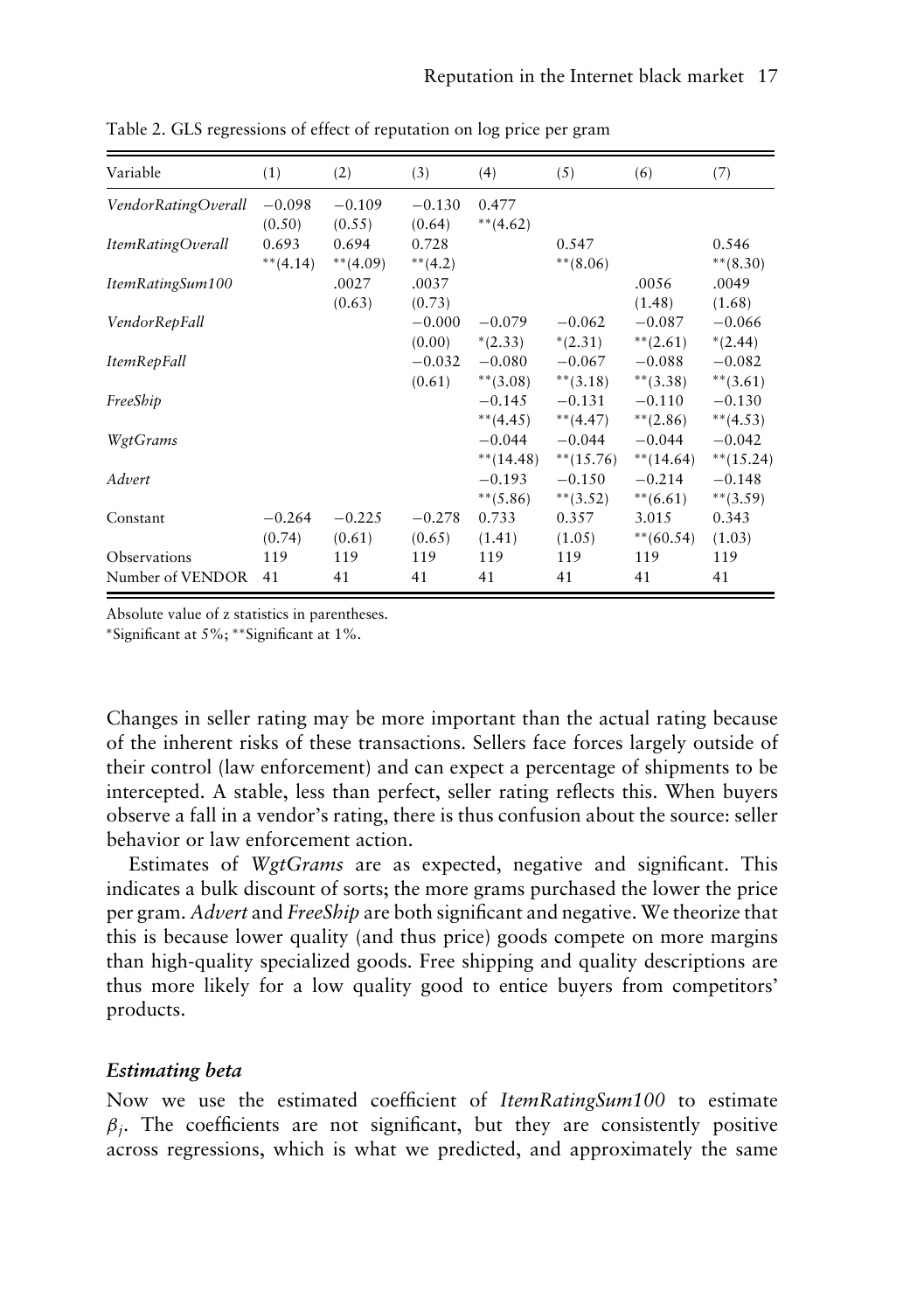| $r^c \backslash r^b$ | 0.972   | 0.968   | 0.9     | 0.75    | 0.5     |
|----------------------|---------|---------|---------|---------|---------|
| 0.99                 | 0.9,995 | 0.9,995 | 0.9,995 | 0.9,994 | 0.9,990 |
| 0.95                 | 0.9,995 | 0.9,995 | 0.9,995 | 0.9,994 | 0.9,991 |
| 0.9                  | 0.9,995 | 0.9,995 | 0.9,995 | 0.9,994 | 0.9,991 |
| 0.75                 | 0.9,996 | 0.9,996 | 0.9,996 | 0.9,995 | 0.9,993 |
| 0.5                  | 0.9,997 | 0.9,997 | 0.9,997 | 0.9,997 | 0.9,995 |

Table 3. *β*, given a *ph/p* of 0.00245

magnitudes. We will show that the actual estimate matters little at this point.

$$
\frac{\beta_j}{1-\beta_j} \approx \frac{1}{r^c} \frac{r^b}{(2^* p_h/p)}
$$
(19)

We begin using the *ItemRatingSum100* coefficient of 0.0049; regression (7) estimated the highest Z score for the variable. We first divide by 100, to determine the estimated return to a single-star review. A positive review is typically 5-stars, so we then multiply this number by five to determine the estimated percent increase in price given a five-star review. This gives us  $p_h/p = 0.000245$ .

Do these results suggest that we should we expect the quality of buyers to significantly differ from that of sellers? Perhaps, sellers have stronger incentives to be honest; they must make a larger investment in reputation. But because we cannot directly measure  $r^b$  given our current data set, we must make some assumptions. We thus calculate  $\beta_i$  assuming that  $r^b$  is the average *ItemRatingOverall* (0.972), the average *VendorRatingOverall* (0.968), and some lesser values. Though we cannot explicitly say that these ratings approximate buyer reputation, we can weakly say that they are an upper bound.

Similarly, we do not currently have good estimates of  $r^c$ . We expect signal clarity to vary greatly depending on location, package size, even the time of year. We thus see how various values of  $r^c$  affect  $\beta$ . An interception rate of 1% gives a value of 0.99, 5% gives a value of 0.95, etc. For example, a 5% interception rate means that for every hundred illegal packages moving passing through the postal service, five are confiscated. Further work needs to be done to estimate the variable.

As Table 3 shows, the low return to honesty appears to overshadow any considerations of  $r^c$  and  $r^b$ . This incredibly high  $\beta$  is intuitive given the frequency of transactions. Given this is the time preference between sales, which occur relatively frequently, we should expect the seller to not discount very much. A retailer does not discount sales that will occur in the evening relative to sales in the morning. Sales are typically thought of in terms of days or weeks, not individually. As a thought exercise, the average seller has been active for 10 months, and the average listing has received approximately 80 feedbacks. This reduces to an average of eight feedbacks per month, or two feedbacks per week,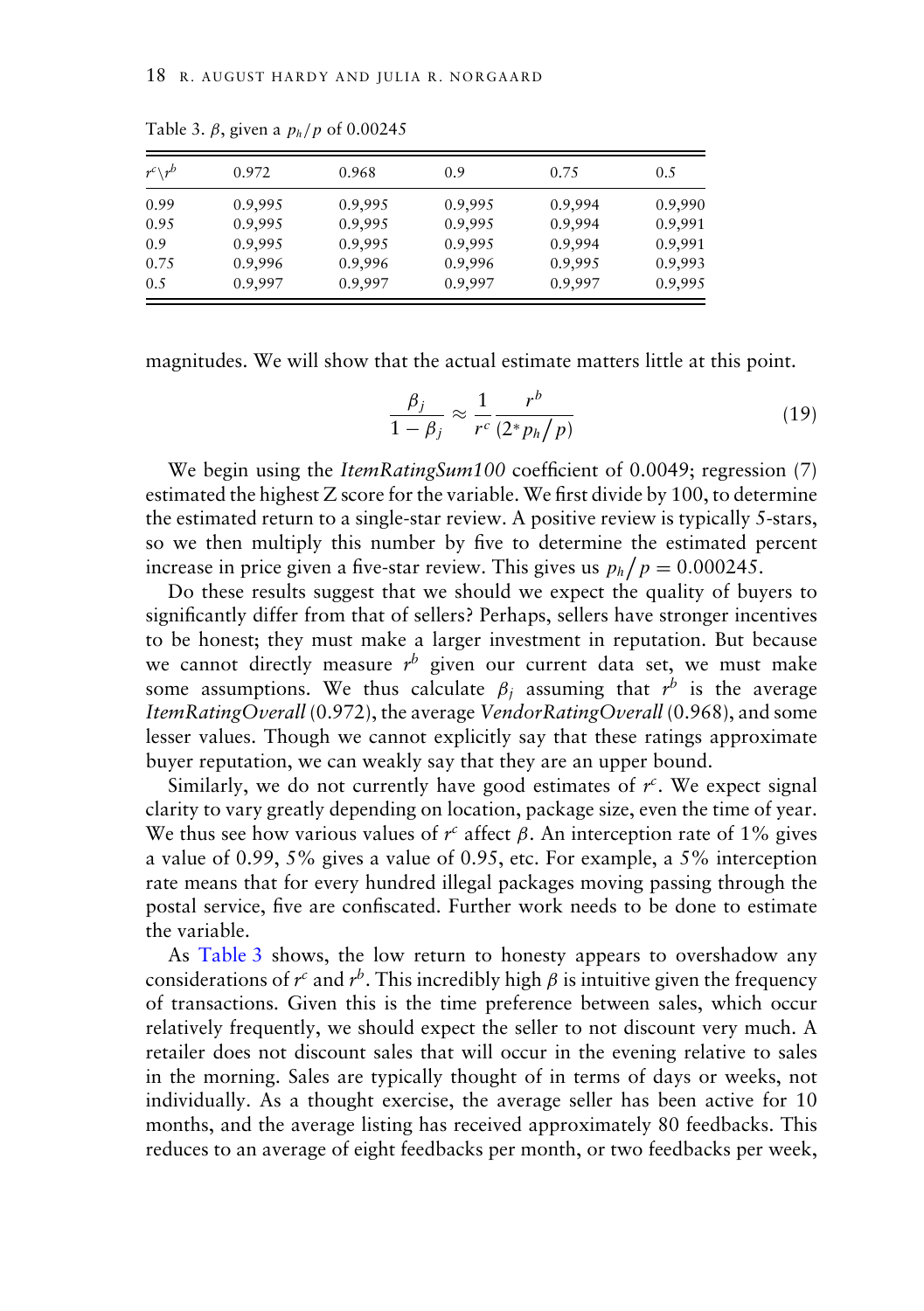or one feedback every 3.5 days. Approximately 104 3.5-day sets occur every year. By taking our high (0.9,997) and low (0.9,990) estimates of  $\beta$  to the 104<sup>th</sup> power, we can estimate an annual  $\beta$  range. This works out to be  $0.9012 \leq \beta \leq 0.9693$ , and can be converted to an interest rate so that  $0.0317 < r < 0.1096$ . More robust analysis of these estimates is required.

#### **8. Conclusion**

We note some possible objections to our model. This model ignores the possibility of utility of action. Utility of actions means that an individual may receive utility from the action of honest behavior. This can be added to the model by creating a constant value to one of the payoffs. A positive constant added to the payoff for honesty or payoff for cheating could simply model utility of honesty or cheating respectively. This possibility makes any estimates of *β* upper bounds. Our meaningful choice node is payment method. Perhaps, others should be explored. Buyers and sellers may choose marketplaces on a large number of different margins, such as: market fees, network effects, intensity of competition, encryption methods, etc. These other features of markets certainly bear further research.

Our results add to the current literature on both spontaneous order and reputation systems. Like the Law Merchant, they demonstrate how a marketplace, where feedback mechanisms and reputation are the only things keeping the market functioning, can exist without government regulation. These feedback mechanisms have created an informal institutional framework within which traders exchange goods with confidence (Milgrom *et al*., 1990). This marketplace demonstrates the shifting institutional structure of black markets in response to new technologies and threats. Silk Road cannabis sales data support the theory that investment in reputation provides a premium to sellers, creating a framework that incentivizes sellers to deliver good service to buyers, despite anonymity and an absence of *ex post* recourse. Reputation's role is especially powerful in this case; it is fundamental to the community's existence.

Because sellers are able to charge premium prices due to their higher relative reputations, this incentivizes them to work to increase their reputation. This particular incentive structure further solidifies the theory that reputation mechanisms are effective. Good reputations allow sellers to make more money and sellers are incentivized to provide quality service to their customers so that they increase their reputation and thus, make higher profits. This supports the Leeson (2005) criteria for an effective signal insomuch as seller reputation is readily observable, cheap for honest sellers to obtain, and costly for dishonest sellers to garner.

Our results also demonstrate that other factors are certainly at play. Our estimates of  $\beta$  suggest that future revenue streams may not be enough to keep smaller sellers honest. This could reveal itself as a tendency for larger sellers to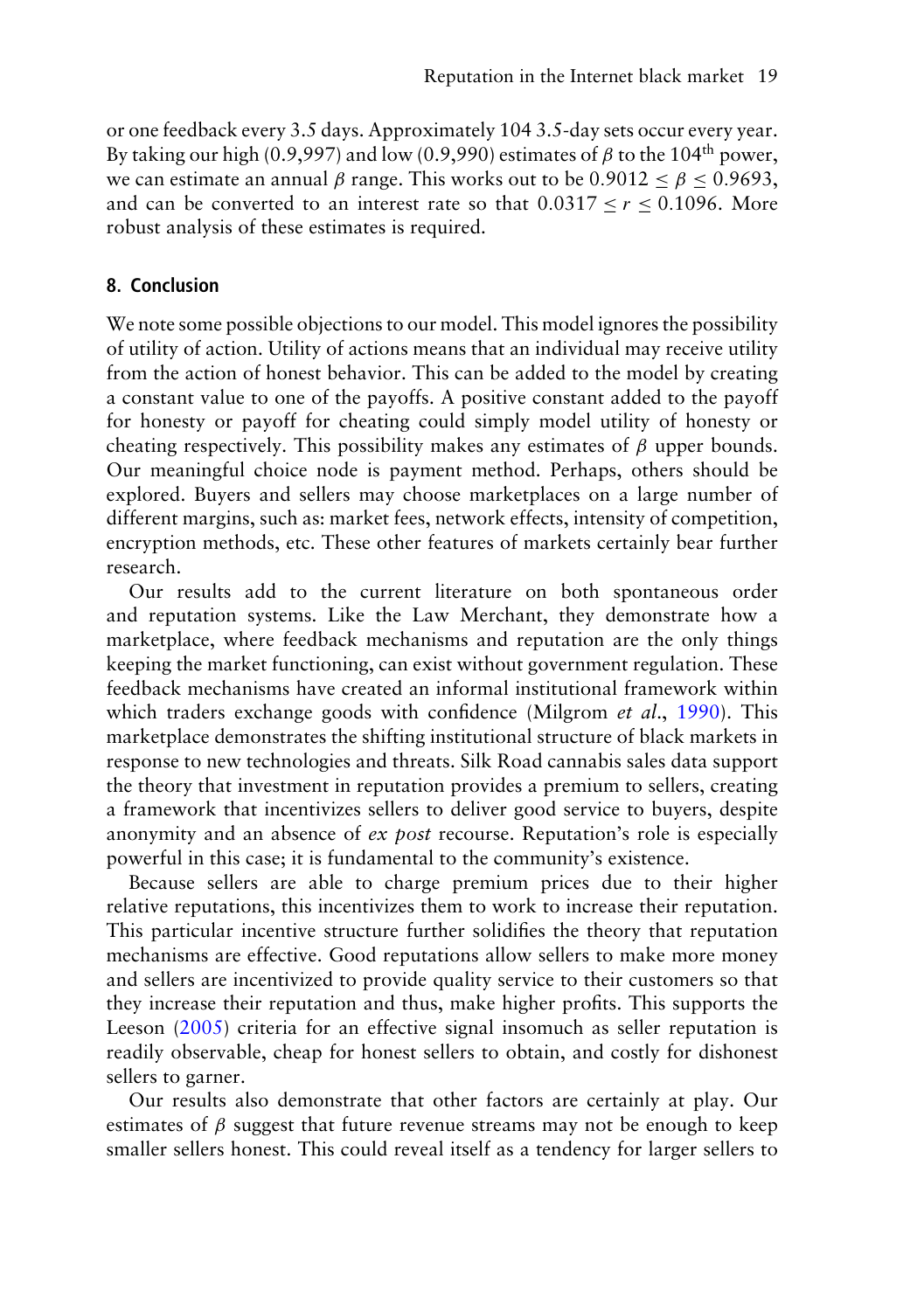dominate the marketplace, or cause other honesty-encouraging mechanisms to emerge. Markets, following the fall of Silk Road, are increasingly outsourcing escrow services. These third-party providers supply different bundles of service; it will be interesting to see which escrow features consumers cluster around.

Further research could analyze this process over a much longer period of time and track certain sellers to see when they enter and exit the market due to reputation. An analysis of the creation of transaction networks, behaviors of entering and exiting sellers, and buyer behavior are also enlightening questions to be explored.

#### **Acknowledgements**

The authors wish to thank Peter Leeson, Donald Boudreaux, and Daniel Houser for helpful comments. We also thank Jeffrey Tucker for providing an interview opportunity, and Sam Gelman for his invaluable coding assistance.

#### **References**

- Allen, F. (1984), 'Reputation and product quality', *The RAND Journal of Economics*: 311– 327.
- Benson, B. L. (1989), 'The Spontaneous Evolution of Commercial Law', *Southern Economic Journal*, **55**(3): 644–661. Retrieved from [http://search.proquest.com/](http://search.proquest.com/docview/56371368?accountid$=$14541) [docview/56371368?accountid](http://search.proquest.com/docview/56371368?accountid$=$14541)=14541.
- Briere, M., K. Oosterlinck, and A. Szafarz (2013), 'Virtual Currency, Tangible Return: Portfolio Diversification with Bitcoins', ULB – Universite Libre de Bruxelles, Working Papers CEB: 13–031. Retrieved from [http://search.proquest.com/docview/](http://search.proquest.com/docview/1438547719?accountid$=$14541) [1438547719?accountid](http://search.proquest.com/docview/1438547719?accountid$=$14541)=14541.
- Chandler, N. (2013), 'How the Deep Web Works', from HowStuffWorks.com website: <http://computer.howstuffworks.com/internet/basics/how-the-deep-web-works1.htm> (accessed July 16, 2014).
- Christin, N. (2012), 'Traveling the Silk Road: A Measurement Analysis of a Large Anonymous Online Marketplace', *Cornell University Library Working Paper*, 12–018.
- Clay, K. (1997), 'Trade without Law: Private–Order Institutions in Mexican California', *Journal of Law, Economics, and Organization*, **13**(1): 202–231.
- DarkNet Markets. (2014), Reddit website: <http://www.reddit.com/r/DarkNetMarkets> (accessed October 14, 2014).
- European Central Bank (ECB). (2012), Virtual Currency Schemes, [http://www.ecb.](http://www.ecb.int/pub/pdf/other/virtualcurrencyschemes201210en.pdf) [int/pub/pdf/other/virtualcurrencyschemes201210en.pdf](http://www.ecb.int/pub/pdf/other/virtualcurrencyschemes201210en.pdf) (accessed Mar. 2, 2015).
- Fries, A., R. W. Anthony, A. Cseko Jr, C. C. Gaither, and E. Schulman (2008), *The Price and Purity of Illicit Drugs: 1981–2007* (No. IDA-P-4369). Alexandria VA: Institute for Defense Analyses.
- Gambetta, D. (2010), *Codes of the Underworld: How Criminals Communicate*, Princeton, NJ: Princeton University Press.
- Greif, A. (1989), 'Reputation and Coalitions in Medieval Trade: Evidence on the Maghribi Traders', *The Journal of Economic History*, **49**(4): 857–882.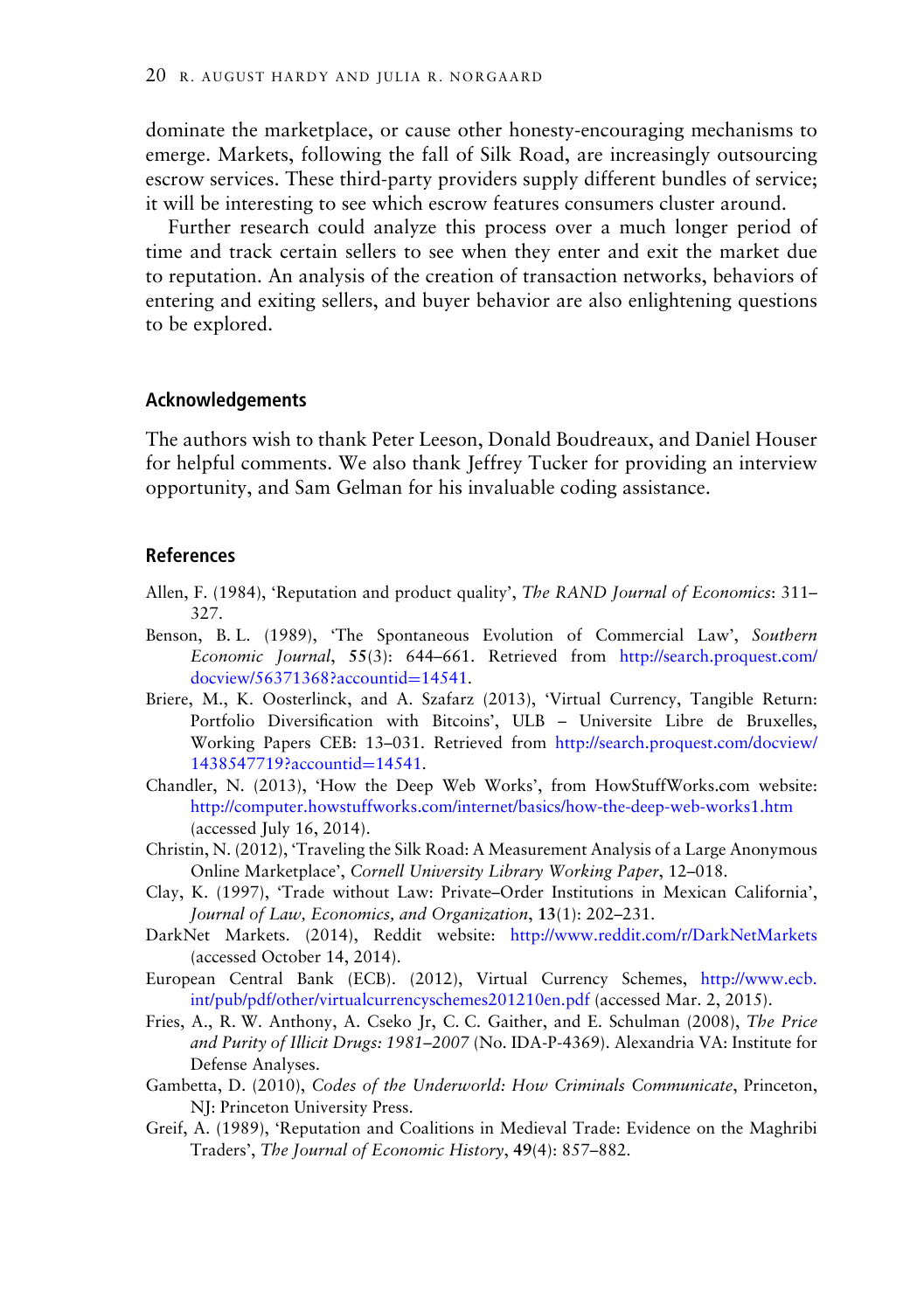- Greif, A. (1993), 'Contract Enforceability and Economic Institutions in Early Trade: The Maghribi Traders' Coalition', *The American Economic Review*, **83**(3): 525–48.
- Greif, A. (2012), 'The Maghribi Traders: A Reappraisal?', *Economic History Review*, **65**(2): 445–469.
- Grinberg, R. (2011), 'Bitcoin: An Innovative Alternative Digital Currency', *Hastings Science & Technology Law Journal*, 160–207.
- Houser, D. and J. Wooders (2006), 'Reputation in Auctions: Theory, and Evidence from eBay', *Journal of Economics & Management Strategy*, **15**(2): 353–369.
- Hu, X., Z. Lin, A. B. Whinston, and H. Zhang (2004), 'Hope or Hype: On the Viability of Escrow Services as Trusted Third Parties in Online Auction Environments', *Information Systems Research*, **15**(3): 236–249. [http://dx.doi.org/10.1287/isre.1040.0027.](http://dx.doi.org/10.1287/isre.1040.0027)
- Kilmer, B. and R. L. Pacula (2009), 'Estimating the Size of the Global Drug Market: A Demand-side Approach', *A Report on Global Illicit Drug Markets, 1998–2007*, **25**.
- Klein, B. and K. Leffler (1981), 'The Role of Market Forces in Assuring Contractual Performance', *Journal of Political Economy*, **89**(4): 615–641.
- Leeson, P. T. (2005), 'Endogenizing Fractionalization', *Journal of Institutional Economics*, **1**(1): 75–98. Retrieved from [http://search.proquest.com/docview/](http://search.proquest.com/docview/213620017{?}accountid$=$14541) [213620017?accountid](http://search.proquest.com/docview/213620017{?}accountid$=$14541)=14541.
- Leeson, P. T. (2007), 'An-arrgh-chy: The Law and Economics of Pirate Organization', *Journal of Political Economy*, **115**(6): 1049–1094.
- Leeson, P. T. (2010), *Anarchy Unbound: How Much Order Can Spontaneous Order Create?*, Cheltenham, UK and Northampton, MA: Elgar.
- McDonald, C. and V. Slawson (2002), 'Reputation In An Internet Auction Market', *Economic Inquiry*, **40**(4): 633–650.
- Melnik, M. and J. Alm (2002), 'Does a Seller's E-Commerce Reputation Matter? Evidence from eBay Auctions', *Journal of Industrial Economics*, **50**(3): 337–349.
- Milgrom, P. R., D. C. North, and B. R. Weingast (1990), 'The Role of Institutions in the Revival of Trade: The Law Merchant, Private Judges and the Champagne Fairs', *Economics and Politics*, **2**(1): 1–23.
- Morgan, J. P. (2012), '2012 Online Fraud Report'. [https://www.jpmorgan.com/cm/](https://www.jpmorgan.com/cm/BlobServer/13th_Annual_2012_Online_Fraud_Report.pdf{?}blobkey$=$id&blobwhere$=$1320571432216&blobheader$=$application/pdf&blobheadername1$=$Cache-Control&blobheadervalue1$=$private&blobcol$=$urldata&blobtable$=$MungoBlobs) [BlobServer/13th\\_Annual\\_2012\\_Online\\_Fraud\\_Report.pdf?blobkey](https://www.jpmorgan.com/cm/BlobServer/13th_Annual_2012_Online_Fraud_Report.pdf{?}blobkey$=$id&blobwhere$=$1320571432216&blobheader$=$application/pdf&blobheadername1$=$Cache-Control&blobheadervalue1$=$private&blobcol$=$urldata&blobtable$=$MungoBlobs)=id&blobwhere= 1320571432216&blobheader=[application/pdf&blobheadername1](https://www.jpmorgan.com/cm/BlobServer/13th_Annual_2012_Online_Fraud_Report.pdf{?}blobkey$=$id&blobwhere$=$1320571432216&blobheader$=$application/pdf&blobheadername1$=$Cache-Control&blobheadervalue1$=$private&blobcol$=$urldata&blobtable$=$MungoBlobs)=Cache-Control& blobheadervalue1=private&blobcol=[urldata&blobtable](https://www.jpmorgan.com/cm/BlobServer/13th_Annual_2012_Online_Fraud_Report.pdf{?}blobkey$=$id&blobwhere$=$1320571432216&blobheader$=$application/pdf&blobheadername1$=$Cache-Control&blobheadervalue1$=$private&blobcol$=$urldata&blobtable$=$MungoBlobs)=MungoBlobs (accessed June 25, 2015).
- Mueller, D. C. (1988), 'Anarchy, the Market, and the State', *Southern Economic Journal*, **54**(4): 821–830.
- Onion Routing. (2014), Onion Routing website: <http://www.onion-router.net/> (accessed September 7, 2014).
- Posner, R. A. (1980), 'A Theory of Primitive Society, with Special Reference to Law', *The Journal of Law and Economics*, **23**(1): 1–53.
- Powell, B. and E. P. Stringham (2009), 'Public Choice and the Economic Analysis of Anarchy: A Survey', *Public Choice*, **140**(3/4): 503–538.
- Resnick, P. and R. Zeckhauser, (2001), 'Trust Among Strangers in Internet Transactions: Empirical Analysis of eBay's Reputation System', Mimeo.
- Shapiro, C. (1983), 'Premiums for High Quality Products as Returns to Reputations', *The Quarterly Journal of Economics*, **98**(4): 659–680.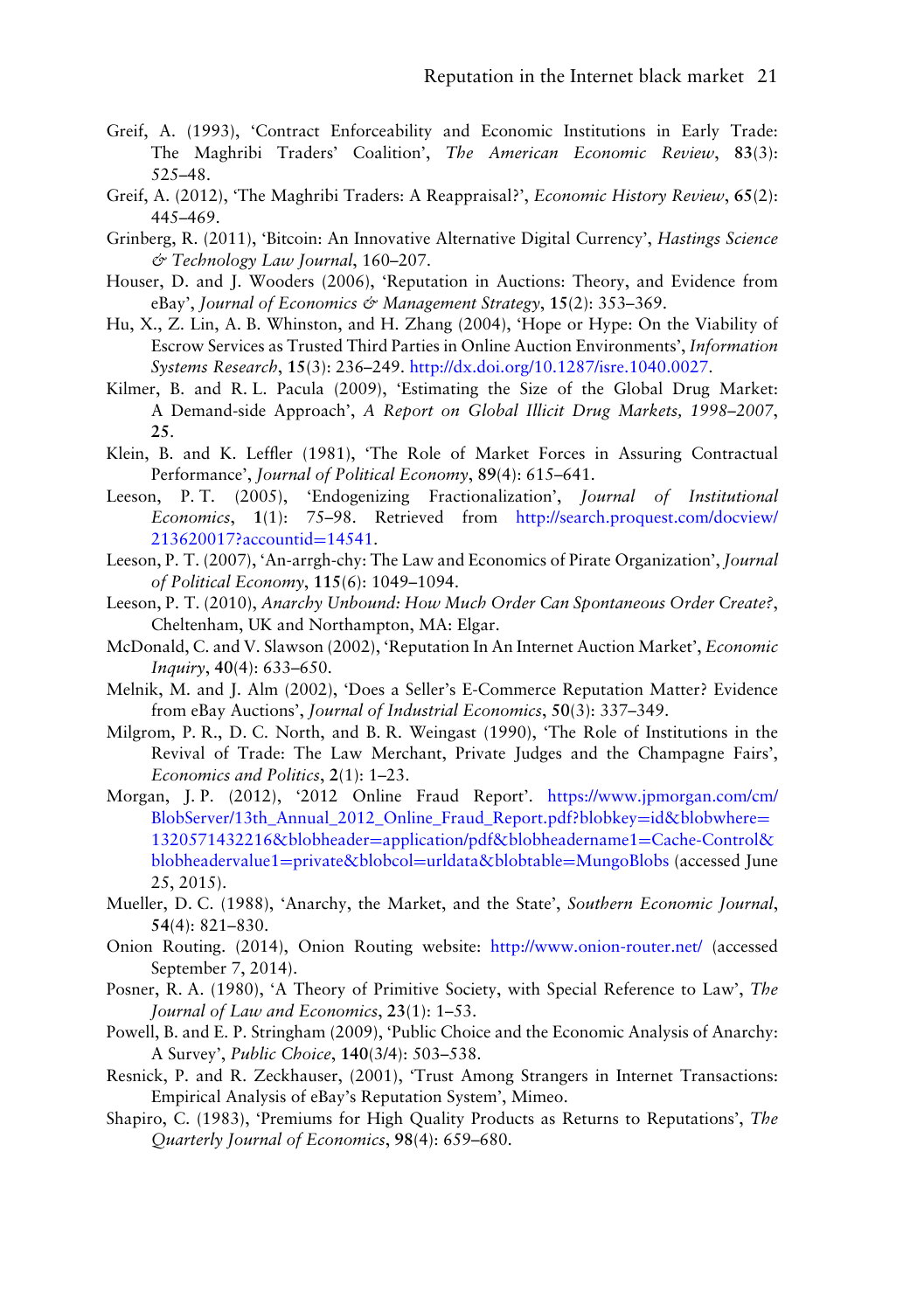- Skarbek, E. S. (2008), 'Remittances and Reputations in Hawala Money-Transfer Systems: Self-Enforcing Exchange on an International Scale', *Journal of Private Enterprise*, **24**(1): 95–117.
- Tucker, J. (2014), Personal Interview, September 23, 2014.
- U.S. vs. Ross Ulbricht, Government Exhibit 940D. 14 Cr. 68. New York Southern District Court. 30 Sept. 2013.

## **Appendix A**

**Image 1.** (Colour online)

| $\mathcal{L} = \mathcal{L} \mathcal{L} = \mathcal{L} \mathcal{L} = \mathcal{L} \mathcal{L} \mathcal{L} = \mathcal{L} \mathcal{L} \mathcal{L}$<br>hot<br>topwant to join? login or reg<br>risino<br>controversial<br>new   |                                                                                                    |                                                              |  |  |  |
|---------------------------------------------------------------------------------------------------------------------------------------------------------------------------------------------------------------------------|----------------------------------------------------------------------------------------------------|--------------------------------------------------------------|--|--|--|
| Market Comparison Chart Comprehensive FAQ<br><b>Resources</b>                                                                                                                                                             | <b>Important Info</b>                                                                              |                                                              |  |  |  |
| You must be subscribed to downvote.<br><b>THE REPORT OF BUILDING ACTIVITY AND LOCAL COMPANY</b>                                                                                                                           | username<br>remember me reset password                                                             | password<br>login                                            |  |  |  |
| <b>Community 43 MOD UPDATE: Vendor advertising and</b><br>13 sourcing questions rule changes, and a couple<br>announcements<br>Aq 13 submitted 5 hours ago by LOBALI [DNM Moderator] - stickled post<br>42 comments share | <b>Submit A New Post</b><br><b>DarkNetMarkets</b><br>subscribe 30,341 Perfect Law-Abiding Citizens |                                                              |  |  |  |
| /r/DarkNetMarkets enters TOP 1K subreddits<br>93<br>Aa submitted 15 hours ago by TrendingBot<br>64 comments share                                                                                                         | <b>Right Now</b>                                                                                   | 273 Helping Old Ladies Cross The Street<br><b>Welcome to</b> |  |  |  |
| Shipping/delivery So about receiving personal use quantities of<br>2<br>weed in the mail(USA)                                                                                                                             | Wiki / FAQ / Rules / Submission Guidelines                                                         |                                                              |  |  |  |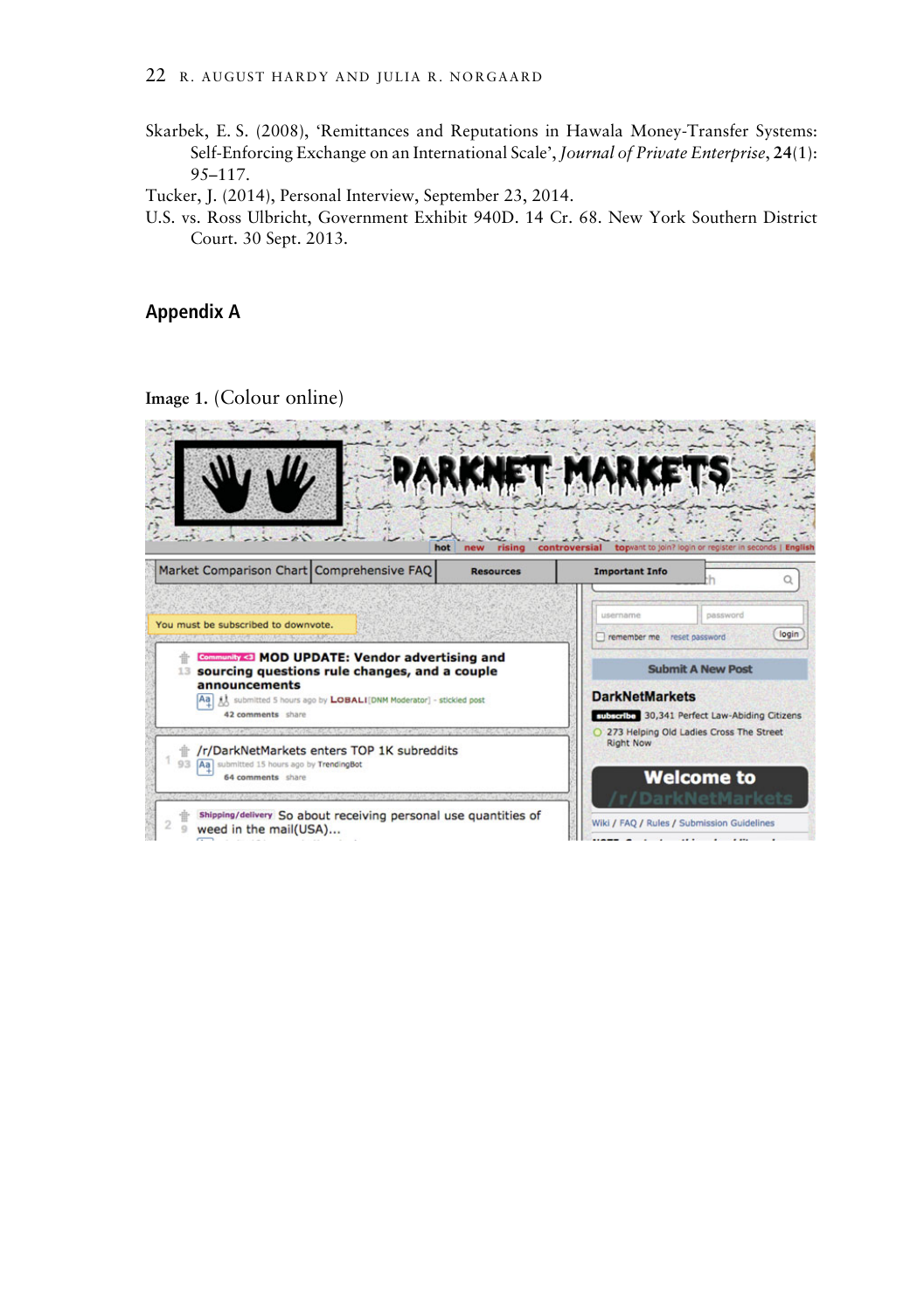**Image 2.** (Colour online)



## **Image 3.** (Colour online)

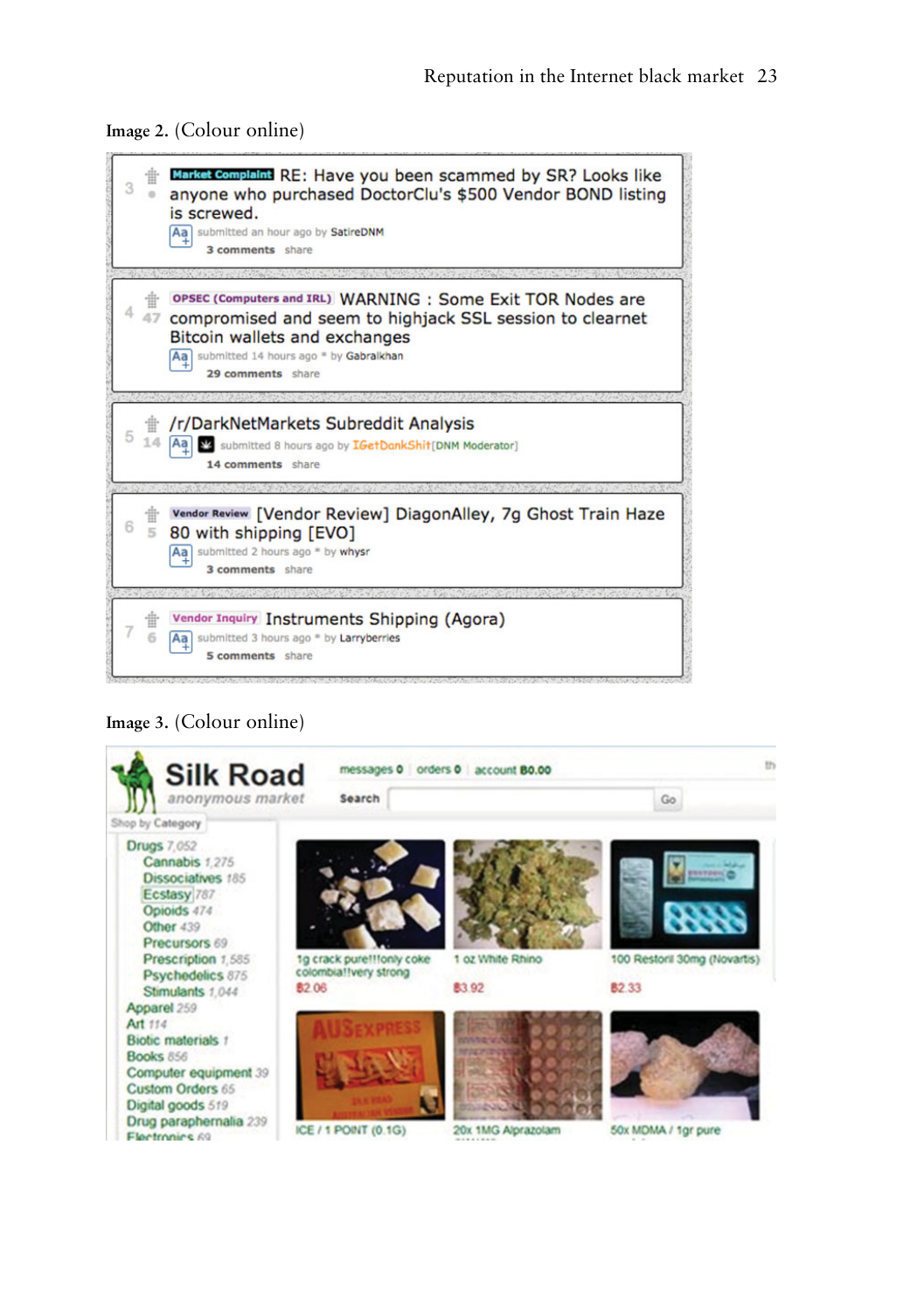## **Image 4.** (Colour online)

| <b>Silk Road</b><br>anonymous market                                                                                                                                                                                                                                                                                                                                                                                                                                                                                                                                        |
|-----------------------------------------------------------------------------------------------------------------------------------------------------------------------------------------------------------------------------------------------------------------------------------------------------------------------------------------------------------------------------------------------------------------------------------------------------------------------------------------------------------------------------------------------------------------------------|
| <b>Weed 727</b><br>High CBD 12<br>Indica dominant 47<br>Sativa dominant 121<br>Unknown genetics 4<br>Blends and Hybrids 29<br>Alcohol 411<br>Apparel 539<br>Art $8$<br><b>Biotic materials 2</b><br><b>Books 566</b><br>Collectibles 2<br>Computer equipment 26<br><b>Custom Orders 290</b><br>Digital goods 846<br>Drug paraphernalia 203<br><b>Drugs 13444</b><br>Electronics 53<br>Erotica 83<br>Forgeries 88<br>Hardware 23<br>Herbs & Supplements 2<br>Jewelry 38<br>Lab Supplies 1<br>Lotteries & games 24<br>Medical 12<br>Money 350<br>Packaging 33<br>Services 202 |
| Writing 12                                                                                                                                                                                                                                                                                                                                                                                                                                                                                                                                                                  |

messages 0 | orders 0 | account B0.000

Search



Go

10g White Widow

★★★★★ (688) B0.262237

vendor: DutchMagic 93

ships from: Netherlands<br>ships to: Worldwide

## **Image 5.** (Colour online)

| rating | feedback                                                                                                                                                                                                                                        | freshness |
|--------|-------------------------------------------------------------------------------------------------------------------------------------------------------------------------------------------------------------------------------------------------|-----------|
| *****  | Extremely good product for the price, I am a satisfied customer. Will call again.                                                                                                                                                               | 1 day     |
| *****  | awesome                                                                                                                                                                                                                                         | 1 day     |
| *****  | Perfecrt                                                                                                                                                                                                                                        | 1 day     |
| *****  | perfect as usual xxx                                                                                                                                                                                                                            | 1 day     |
| *****  | Fuck I was getting really worried! Delivery to Germany 13 days after marked shipped! I was starting to<br>doubt anything in the world. Bit sticky but it will be excellent. Love you DM, sorry for the unnecessary<br>message! efwnlirewtn435ds | 1 day     |
| *****  | always the same shit!!! THE BEST SHIT YOU CAN GEET HERE :] 10/10                                                                                                                                                                                | 2 days    |
| *****  | good communication with the vendor, not the same hight quality as othertimes but still good                                                                                                                                                     | 2 days    |
| *****  | Quick delivery, excellent stealth                                                                                                                                                                                                               | 2 days    |
| *****  | Received the weed, great grass great stealth, recommended vendor.                                                                                                                                                                               | 2 days    |
| *****  | 8 Working days to UK - Great Product *****                                                                                                                                                                                                      | 2 days    |
| *****  | 5 Days to UK; Fantastic product for price, extrememly kiefy; 1g overweight, quite stalky; Reliable and<br>speedy vendor! 5/5                                                                                                                    | 2 days    |
| *****  | My 2nd order, and as before im amazed with this guy :-) 7 days to UK and quality is top standard. I will be<br>back very soon                                                                                                                   | 2 days    |
| *****  | Good Delivery and good smoke                                                                                                                                                                                                                    | 2 days    |